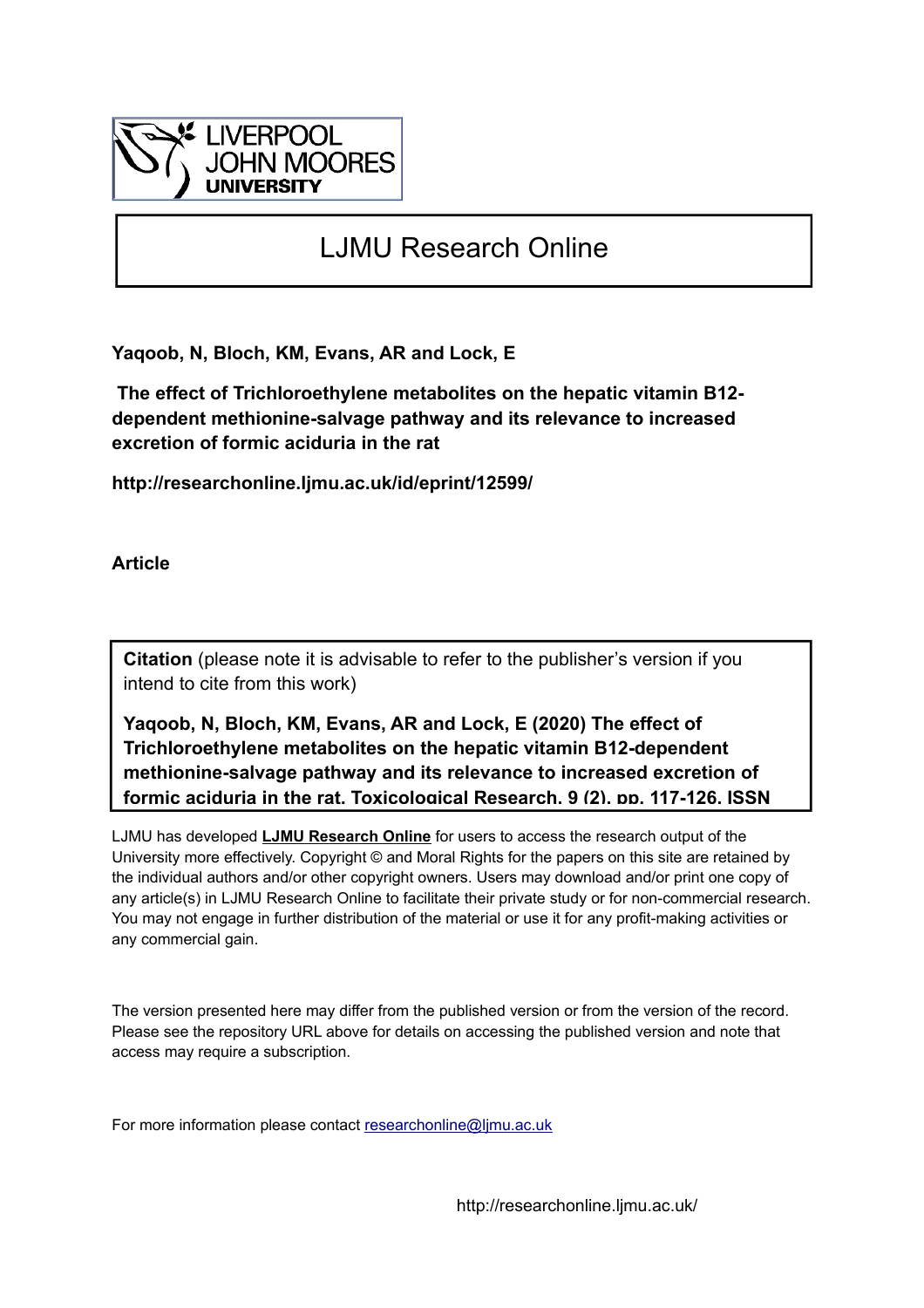# ARTICLE

Received 00th January 20xx, Accepted 00th January 20xx

DOI: 10.1039/x0xx00000x

# **The effect of Trichloroethylene metabolites on the hepatic vitamin B12-dependent methionine-salvage pathway and its relevance to increased excretion of formic aciduria in the rat.**

# **Noreen Yaqoob, Katarzyna M Bloch, Andrew R Evans and Edward A Lock\***

The industrial solvent trichloroethylene (TCE) and its two major metabolites trichloroethanol (TCE-OH) and trichloroacetic acid (TCA) cause formic aciduria in male F344 rats. Prior treatment of male F344 rats with 1-aminobenzotriazole a cytochrome P450 inhibitor, followed by TCE (16mk/kg, po), completely prevented formic aciduria, but had no effect on formic acid excretion produced by TCA (8 or 16mg/kg, po), suggesting TCA may be the proximate metabolite producing this response. Dow and Green reported an increase in the concentration of 5-methyltetrahydrofolate (5-MTHF) in the plasma of rats treated with TCE-OH, suggesting a block in the cycling of 5-MTHF to tetrahydrofolate (THF). This pathway is under the control of the vitamin  $B_{12}$ -dependent methionine salvage pathway. We therefore treated rats with three daily doses of methylcobalamin (CH<sub>3</sub>CbI) or hydroxocobalamin (OHCbI), a cofactor for methionine synthase, or L-methionine, followed by TCE (16mg/kg) to determine if they could alleviate the formic aciduria. These pre-treatments only partially reduced the excretion of formic acid in the urine. While prior treatment with S-adenosyl -L-methionine had no effect on formic acid excretion. Consistent, with these findings the activity of methionine synthase in the liver of TCE-treated rats was not inhibited. Transcriptomic analysis of the liver identified nine differential expressed genes, of note was down regulation of Lmbrd1 involved in the conversion of vitamin  $B_{12}$  into methylcobalamin (CH<sub>3</sub>Cbl) a cofactor for methionine synthase. Our findings indicate that the formic aciduria produced by TCE-OH

*f.*

*a.School of Pharmacy and Biomolecular Sciences,*

*b. Liverpool John Moores University, c. Byrom Street,*

*d. Liverpool, L3 3AF, UK* 

*e.*

*g.*

<sup>\*</sup> corresponding author.

Electronic Supplementary Information (ESI) available: [details of any supplementary information available should be included here]. See DOI: 10.1039/x0xx00000x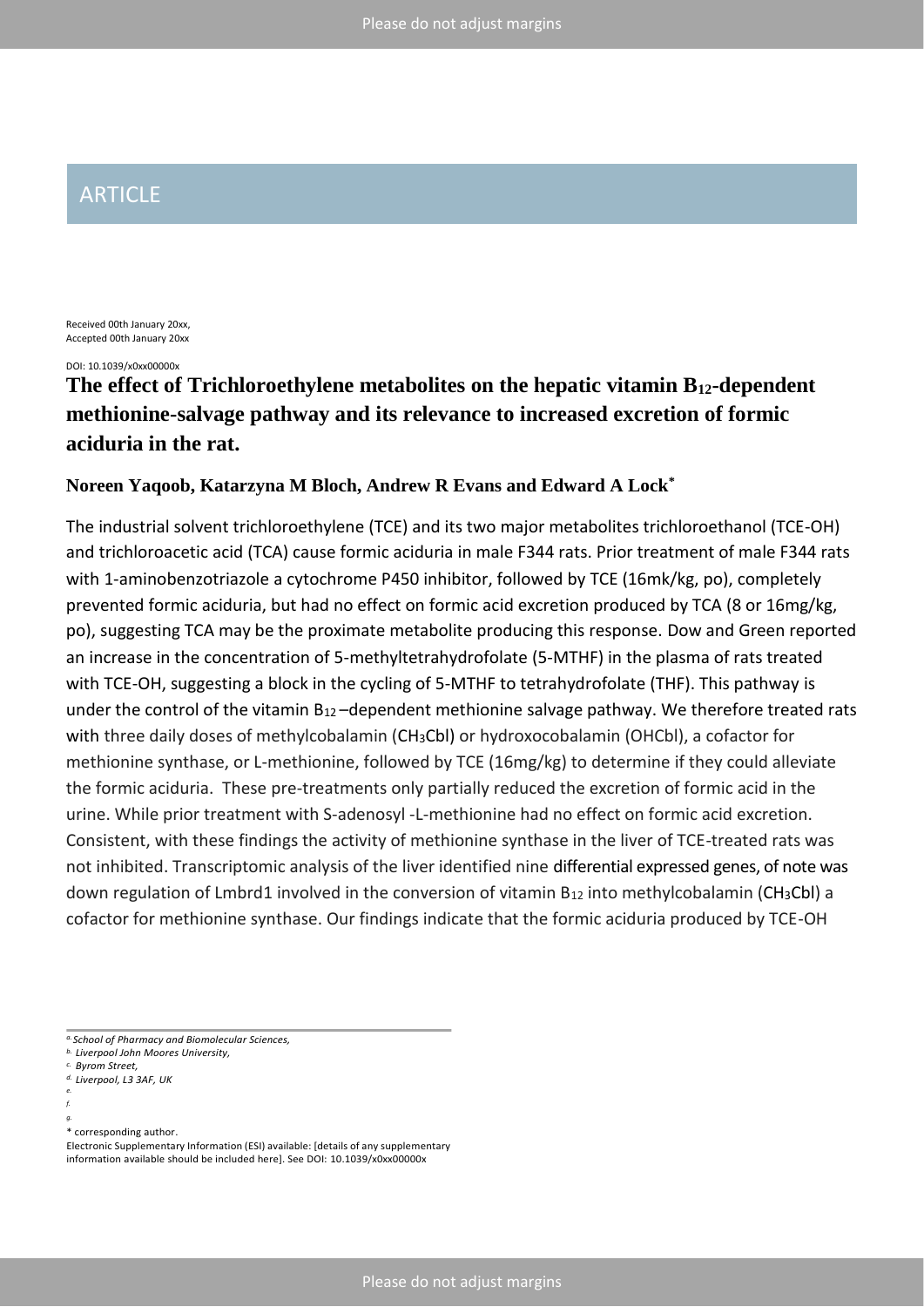and TCA may be the result of a block in the recycling of 5-MTHF to THF, the effect on the methionine salvage pathway being a secondary response following acute exposure.

# *1. Introduction*

1, 1, 2-Trichloroethylene (TCE) has been used commercially for over 85 years, primarily as a nonflammable solvent for degreasing metal parts but also as a general purpose solvent. <sup>1</sup> From the 1970's onward TCE became of environmental concern, due to evaporation while handling, chemical processing and leakage from chemical waste sites, leading to its contamination of ground water and air.<sup>2-4</sup>

Extensive studies with TCE in experimental animals have shown that the primary target organs for toxicity are the liver and lungs in mice and kidneys in rats. In longer-term studies an increase in tumour incidence occurs in these tissues, see reviews. 5-7 TCE is primarily metabolised in rodent liver via cytochrome P4502E1<sup>8,9</sup> and to a lesser extent by other cytochromes P450.<sup>10</sup> to form an unstable epoxide which re-arranges to form chloral. Chloral is converted to trichloroethanol (TCE-OH) and its glucuronide and trichloroacetic acid (TCA), which are the major metabolites in the urine of experimental animals and humans.<sup>11,12</sup> TCE can also undergo metabolism via glutathione conjugation producing the cysteine conjugate S-(1, 2-dichlorovinyl)-L-cysteine (DCVC) which is converted to a reactive metabolite by the enzyme cysteine conjugate β-lyase in the kidney see reviews.<sup>5,12</sup> This route of metabolism also generates several other glutathione derived metabolites, known to be genotoxic, and is currently seen as the most likely mechanistic event that may lead to cancer. 5,9,12

Green *et al*., <sup>13</sup> reported that single or multiple oral doses of TCE (1000mg/kg) or inhalation exposure for 28-days, 6h/day at 250 and 500ppm produced formic aciduria in male F-344 rats. They also reported that TCE-OH and TCA, but not DCVC, produced formic aciduria.<sup>14</sup> Dose-response studies with TCE in male F344 rats showed that 4mg/kg produced a small increase in urinary formic acid, which was statistically significantly increased at 8 and 12mg/kg being maximal at 16mg/kg and above, at about 10mg formate excreted/24h. Female F-344 rats showed a similar profile but formic acid excretion was lower than in males.<sup>15</sup> Most importantly, the formic acid excreted was not a metabolite of TCE, most likely coming from perturbation of endogenous metabolic pathways.<sup>13</sup> Green and co-workers postulated that sustained exposure of rat renal tubule cells to formic acid, following high dose exposure, could lead to renal tubule necrosis and regeneration, which may account for the small increase in renal cancer in male rats. 13,16 However, TCE-induced formic aciduria occurs at much lower doses than those that produce renal cancer in rats and mice suggesting these events are unrelated. Rusyn *et al.,* <sup>5</sup> concluded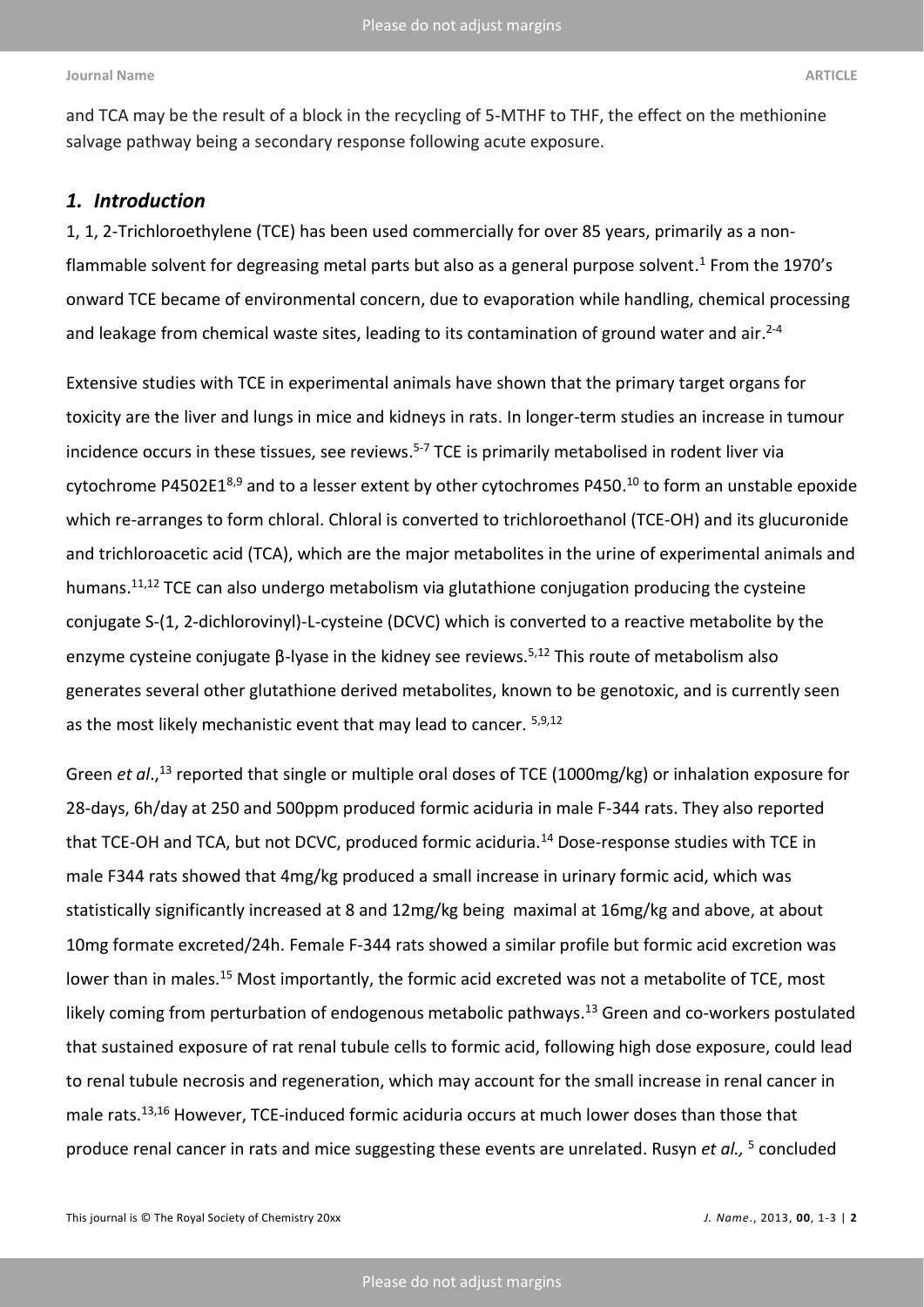that oxidative metabolites, TCE-OH and TCA, do not appear sufficient to explain the range of renal effects observed after TCE exposure.

The mechanism by which TCE produces formic aciduria is not known. Studies by Dow and Green<sup>14</sup> reported an increase in 5-MTHF in the plasma, and suggested TCE may be interfering with folate metabolism which is under the control of the vitamin  $B_{12}$ -dependent methionine salvage pathway. In this paper we have:

- 1. Examined the effect of inhibiting oxidative metabolism of TCE on formic aciduria.
- 2. Studied the effect of supplementing rats with vitamin B<sub>12</sub>, L-methionine or S-adenosyl-L-methionine on TCE produced formic aciduria.
- 3. Measured the activity of methionine synthase in the liver of control and TCE dosed rats.
- 4. Performed transcriptomic analysis on the liver and kidney of rats exposed to a dose of TCE which produced formic aciduria.

# *2. Materials and Methods*

# **2.1** *Materials*

Deuterium oxide (D<sub>2</sub>O, 99.9%) from Cambridge Isotope Laboratories, Inc. Andover, Massachusetts, USA. Trichloroethylene, reagent grade, 98%, stabilised with about 1% 1-2-epoxybutane, trichloroethanol, trichloroacetic acid, 1-aminobenzotriazole, hydroxocobalamin, methylcobalamin, L-methionine, Sadenosyl-L-methionine p-toluenesulphonate, and Dowex 1 x 8-200 ion exchange resin were from Sigma Aldrich, Poole, UK. 5-[<sup>14</sup>C] Methyl-tetrahydrofolic acid, barium salt 55µCi, 1.85 M Bq. GE Healthcare, Amersham, UK. Pure corn oil, low in saturates and high in polyunsaturates from Tesco Supermarket, Liverpool, UK. Protein assay kit, Bio-Rad Detergent Compatible from Bio-Rad Laboratories, UK. Norell 5mm NMR tubes with round bottom and 178mm length from Glass Precision Engineering Scientific Limited, Leighton Buzzard, UK. All other materials were of the highest grade available commercially.

# *2.2 Animals*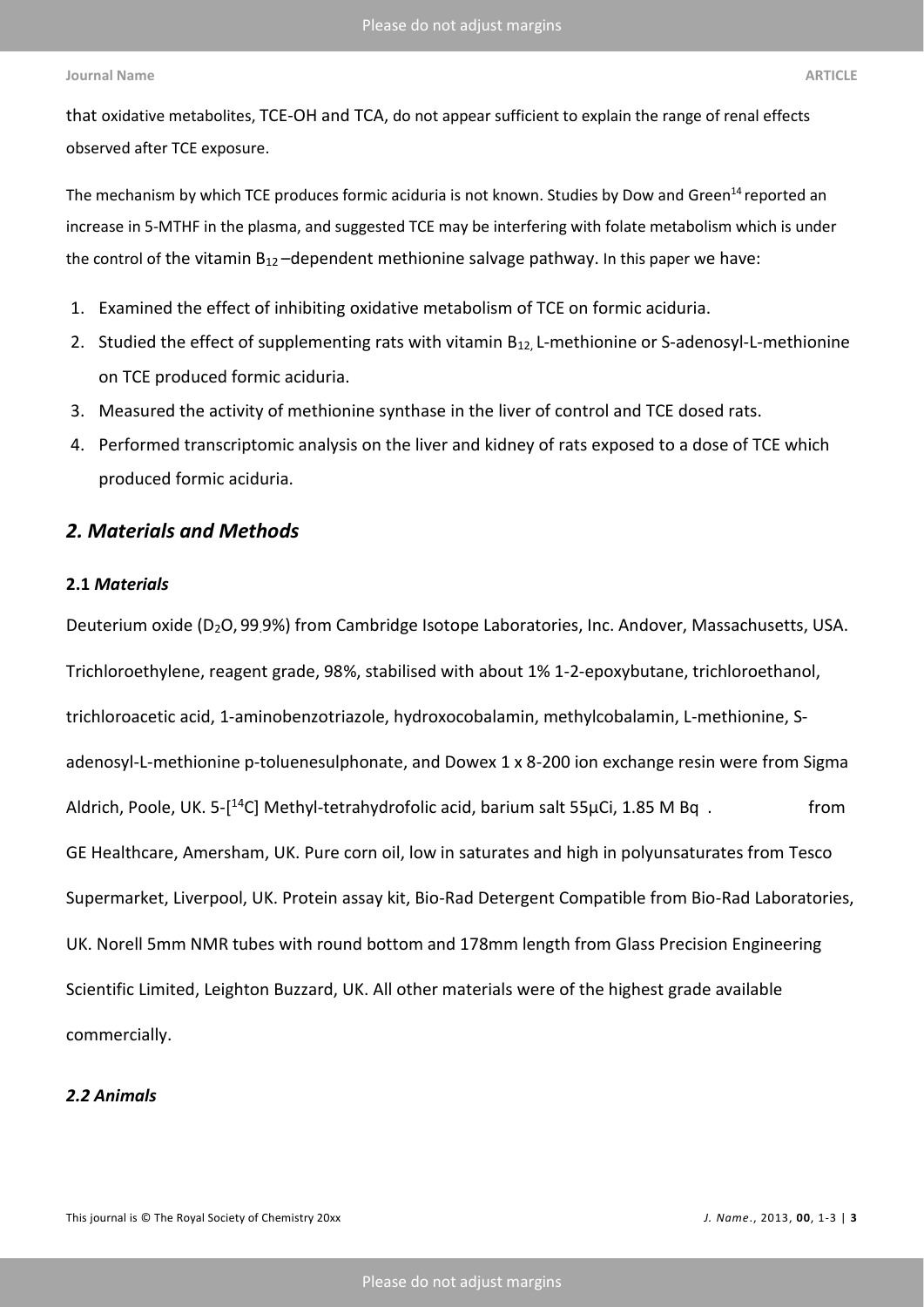The Ethics Committee at Liverpool John Moores University approved this project which was conducted in accordance with a license issued under the UK, Scientific Procedures Act, 1986. Male F-344 rats were from the breeding colony the Life Science Support Unit, Liverpool John Moores University. All rats were housed in North Kent Plastic cages on Beta bed sawdust (Grade 5, Datesand Ltd, Manchester, UK) which was changed daily. The animal rooms were kept at a constant temperature of 20°C ± 2°C and humidity of 50% ± 5% with a 12h light-dark cycle starting at 04.00h. Rats were allowed rat expanded diet (Bantin and Kingman, Hull, UK.), and water *ad libitum*. Rats, 190-240g body weight between 7-9 weeks of age were placed in metabolic cages for 24h to acclimatize prior to dosing and urine collected (day 0). Urine was collected at 4<sup>0</sup>C in containers to which was added 0.1ml of 10% sodium azide to prevent bacterial growth. Urine volume and pH was measured and a sample taken for <sup>1</sup>H NMR and the remainder frozen at  $-80^0$ C.

### **2.3** *Dosing of animals and urine collection*

Twelve metabolism cages were available, so either two animals/group or three animals/group were used. The study was then repeated to increase the numbers which are stated in the legend to the Figures. For the initial study, rats were dosed orally for 3 days as follows: TCE in corn oil at 16mg/kg/day at 5ml/kg; TCE-OH in corn oil at 16mg/kg/day at 5ml/kg; TCA in 2mM phosphate buffer pH 7.4 at 16 or 8mg/kg/day at 5ml/kg. Controls received corn oil alone or 2mM phosphate buffer pH 7.4 at 5ml/kg/day. Urine was collected 24h before dosing (Day 0) and after dosing at 24h (day1), 48h (day 2) and 72h (day 3) as described above and analyzed for formic acid.

In another study rats were pre-treated with 1-aminobenzo-triazole a broad-spectrum cytochrome P450 inhibitor.<sup>17</sup> at 100mg/kg ip at 5ml/kg in isotonic saline followed 4h later by TCE 16mg/kg or TCA at 8mg/kg or 16mg/kg. Controls received ABT alone followed by corn oil or 2mM phosphate buffer pH 7.4 at 5ml/kg/day. Urine was collected prior to dosing and 24h after dosing either TCE or TCA. In a preliminary study, a group of three control and three ABT–treated rats were killed 24h after dosing and the livers removed for the determination of cytochrome P-450 activity.

Another group of rats were given a single oral dose of TCE 16mg/kg in corn oil and 2h later given methylcobalamin or hydroxocobalamin a cofactor for methionine synthase at 12.5 or 100µg/kg/day for 3 days at 1ml/kg, sc in isotonic saline. Controls were dosed with corn oil followed 2h later by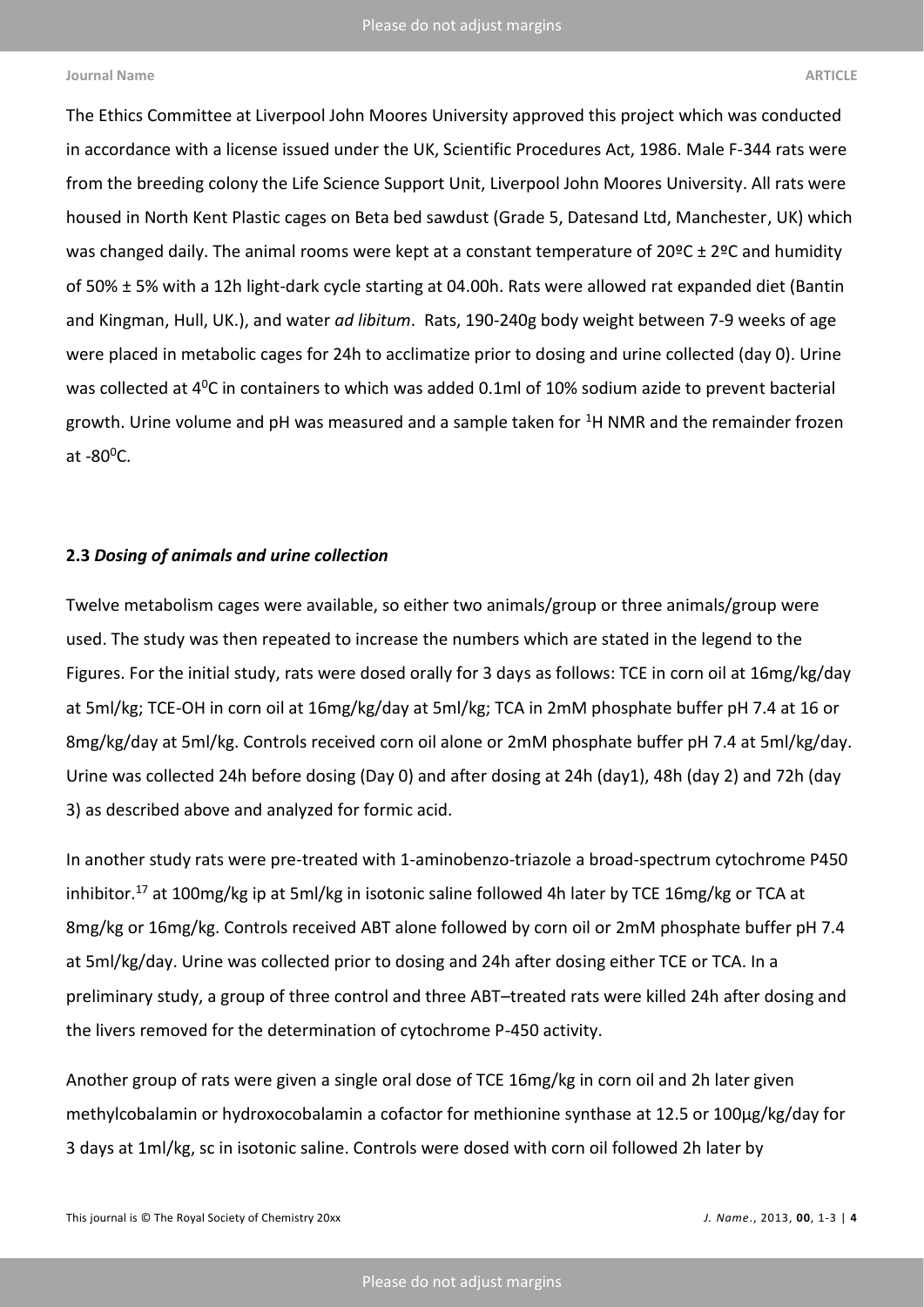methylcobalamin or hydroxocobalamin daily for 3 days or TCE followed 2h by isotonic saline daily for 3 days. Urine collected on day 0 and 24, 48 and 72h after TCE administration.

In the next study, rats were given a single oral dose of TCE 16mg/kg and 0.5h later given L-methionine, a product of methionine synthase, at 100mg/kg/day ip for 3 days at 1ml/kg in sterile water. Controls were dosed with corn oil followed 0.5h later by L-methionine daily for 3 days, or TCE followed by sterile water daily for 3 days.

S-adenosyl-L-methionine is unstable when administered to rats so we used a stable form, S-adenosyl-Lmethionine-*p*-toluenesulfonate that releases S-adenosyl-L-methionine once inside the cell. Rats were given a single oral dose of TCE at 16mg/kg, in corn oil at 5ml/kg followed 0.5h later by S-adenosyl-Lmethionine-p-toluenesulfonate at 10mg/kg/day i.p.<sup>18</sup> daily for 3 days in sterile water. Controls were dosed with corn oil followed 0.5h later by S-adenosyl-L-methionine-*p*-toluenesulfonate daily for 3 days, or TCE alone followed by sterile water daily for 3 days. Urine was collected on day 0 and 24, 48 and 72h after TCE administration. For the transcriptomic study, three rats were dosed orally each day with TCE in corn oil at 16mg/kg and 5ml/kg/day for three days. Three Control rats received corn oil 5ml/kg/day orally for 3 days.

## **2.4** *Collection of tissues*

Twenty- four hours after the last dose of TCE or corn oil rats were killed by exposure to a rising concentration of carbon dioxide. A portion about 50mg of liver and renal-cortex was rapidly removed from three rats given 16mg/kg/day TCE and three receiving corn oil alone and immersed in RNA later, for transcriptomic analysis. Samples of liver from 16 mg/kg/day TCE and corn oil treated rats were stored at - 80<sup>o</sup>C for analysis of methionine synthase activity.

# **2.5** *Measurement of metabolic changes in rat urine.*

 $1$ H-NMR spectroscopy was used to measure metabolic changes in urine following multiple dosing. Aliquots of urine (500μl) were mixed with 0.2M phosphate buffer pH 7.4 in D<sub>2</sub>O (250μl) containing sodium-3(trimethylsilyl) propionate-2,2,3,3-d4 (TSP; 0.5mg TSP/ml buffer) and then centrifuged at 14,000g for 10 min at 4ºC. The supernatants (600 $\mu$ I) were placed into a 5mm NMR tube and <sup>1</sup>H-NMR spectra acquired using a Bruker 300MHz instrument (Bruker Analytik GmbH, Germany). The standard 'noesypr1d' pulse sequence was utilised for data acquisition on urine, which efficiently suppresses the large water signal. Bruker software quantitated the signal intensities and spectra, which were baseline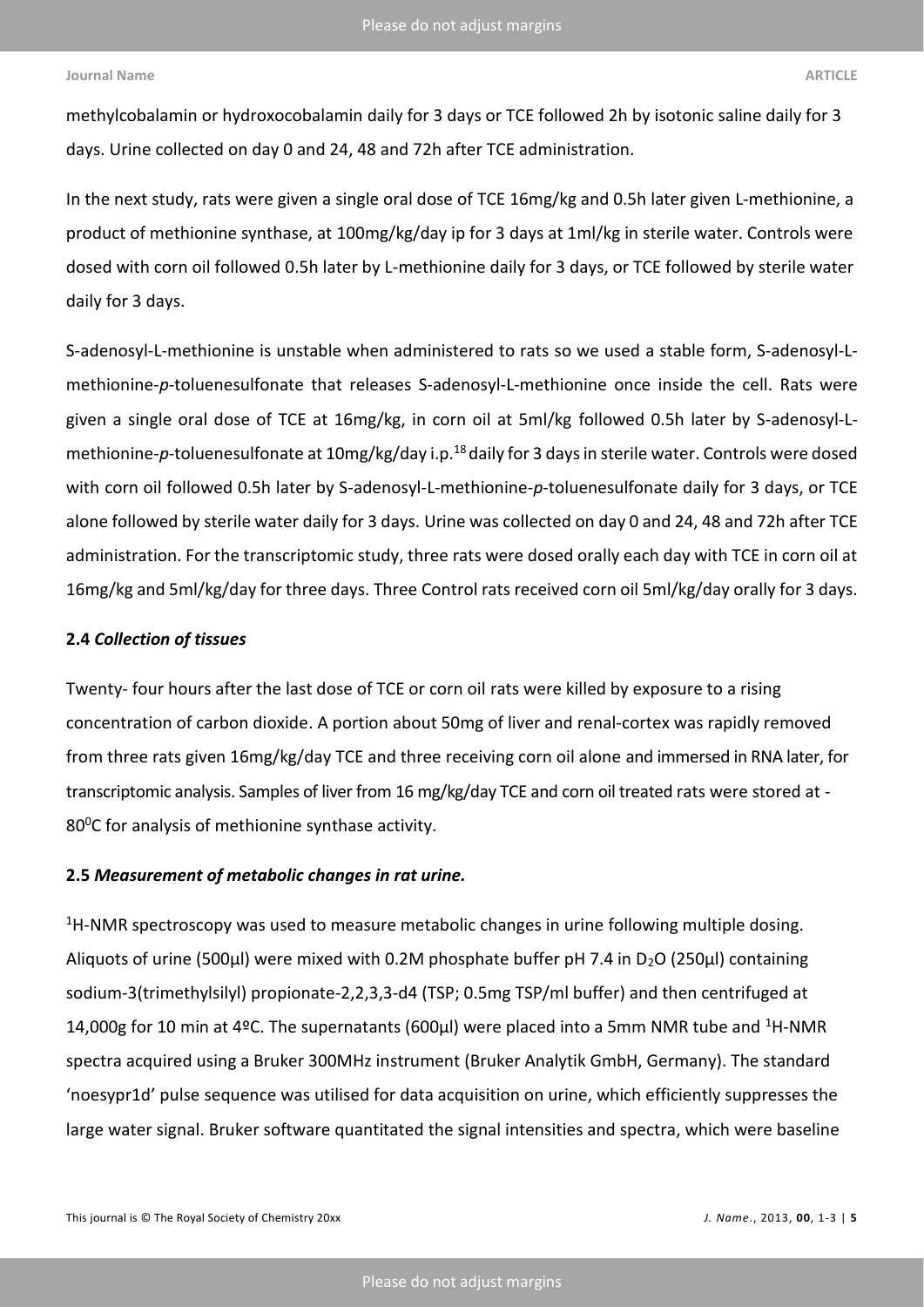corrected using Mestrec software and normalised to TSP. Urinary metabolites were quantified with reference to TSP, the peak height of TSP being set at 0ppm. Formic acid had a resonance at 8.44ppm, which is in agreement with the publish spectra for this compound. The accuracy of the determination of formic acid was determined by spiked addition and found to be 98%. The detection of formic acid using the 3 $\sigma$  method <sup>19</sup> gave an LOD of 0.004 mg/ml and using the 10 $\sigma$  method an LOQ of 0.04 mg/ml.

# **2.6** *Preparation of liver microsomal fraction and cytochrome P450 assays.*

The livers of 3 control and 3 ABT-treated rats were perfused *in situ* with ice-cold 0.9% saline, rapidly excised, blotted dry, weighed and then homogenized (1:4 w/v) in ice-cold buffer (0.154 M KCl, 50mM Tris-HCl, pH 7.4). The microsomal fraction was then prepared as described by Taylor *et al.,* <sup>20</sup> and resuspended in ice-cold storage buffer (0.154M KCl, 10mM HEPES, 1mM EDTA, 20 % (w/v) glycerol, pH 7.6) and stored in 500ul aliquots at -80°C.

4-Nitrophenol hydroxylase activity indicative of cytochrome P450 2E1 was measured in the microsomal fraction by monitoring the increase in the formation of 4-nitrocatechol from 4-nitrophenol as described by Reinke and Moyer.<sup>21</sup> Ethoxycoumarin-O-deethylase activity indicative of cytochrome P450 2B1/2 was monitored by the formation of 7-hydroxycoumarin from 7-ethoxycoumarin.<sup>22</sup> Results are expressed as nmol 4-nitrocatechol or 7-hydroxycoumarin formed min<sup>-1</sup> mg protein<sup>-1</sup>. Protein concentration was determined using a Bio-Rad protein assay kit, using bovine serum albumin as a standard.

# **2.7** *Measurement of methionine synthase activity in rat liver*

The activity of methionine synthase was determined using radiolabelled <sup>14</sup>[C] methyl tetrahydrofolate as described by Banerjee *et al.,*<sup>23</sup> in the liver of rats given TCE in corn oil at 16 mg/kg/day for 3 days. Controls given corn oil alone daily for three days. Radioactivity was measured using a liquid scintillation counter (Packard liquid scintillation counter, Model 2100, UK). Specific activity was reported as pmol methionine formed min $^{-1}$  mg protein $^{-1}$ .

# **2.8** *RNA isolation and microarray*

Trizol reagent was used for RNA isolation. Total RNA was purified using the RNeasy Total RNA Mini Kit (Qiagen) according to manufacturer's instructions. RNA was checked for purity and integrity using Agilent 2001 Bioanalyzer (Agilent Technologies GmbH, Germany) before processing. Transcriptomics data was generated using GeneChip Rat Genome 230 2.0 Arrays. cDNA was prepared using the Affymetrix IVT express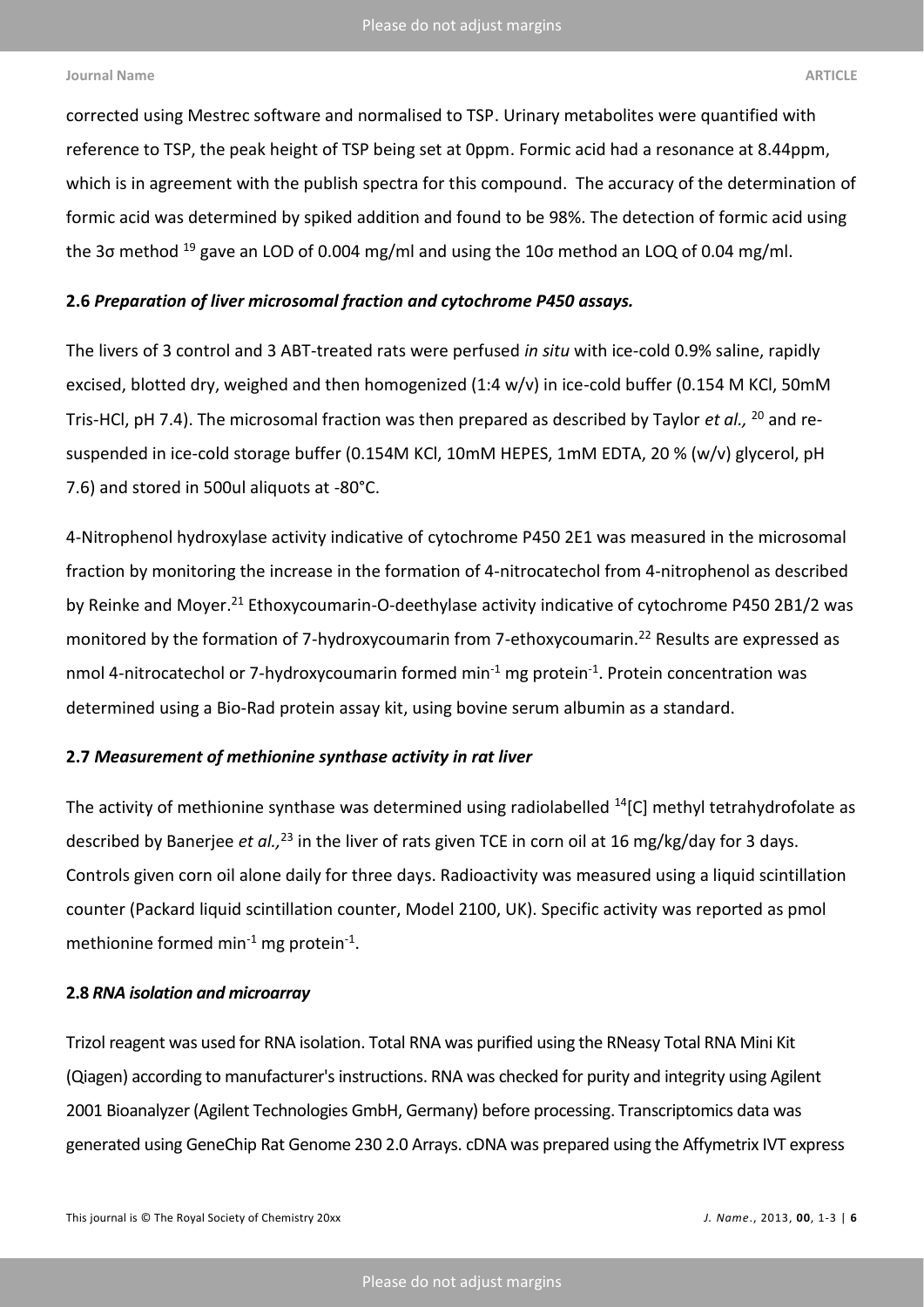kit (Affymetrix, Santa Clara). cDNA synthesis and labelling were performed according to the manufacturer's procedures. Subsequent labelling of the samples was conducted by synthesis of Biotin-labelled complementary RNA (cRNA) using the GeneChip IVT labelling kit (Affymetrix). Purified cRNA was quantified using a spectrophotometer, and un-fragmented samples were checked on the Bioanalyzer. Subsequently, cRNA samples were fragmented for target preparation according to the Affymetrix manual and checked on the Bioanalyzer. Samples were stored at −20 °C until ready to perform hybridization. cRNA targets were hybridized on high-density oligonucleotide gene chips GeneChip Rat Genome 230 2.0 arrays according to the Affymetrix Eukaryotic Target Hybridization manual. The gene chips were washed and stained using the Affymetrix Fluidics Station 450 and Genechip Operating Software and scanned by means of an Affymetrix GeneArray scanner.

### **2.9** *Microarray analysis*

Analysis and quality controls were done in R using: simpleaffy  $24$ , affycoretools  $25$  and affyPLM  $26$  all BioConductor packages. The raw data from CEL files were read into the R environment using the package affy <sup>27</sup> Data was normalized using GCRMA method. <sup>28</sup> To identify the differentially expressed genes (DEGs) limma package<sup>29</sup> was used. Comparisons were made between control, corn oil-treated (n=3) and TCE-treated, 16mg/kg/day (n=3) samples. Genes with adjusted p-value < 0.05 (FDR) were considered significant.

## **2.10 Data deposition**

MIAMI-compliant microarray data obtained from rat *in vivo* studies are deposited in the NCBI GEO database under accession number GSE 122664.

# **2.11 Statistical analysis**

All other data is expressed as mean ± standard error of the mean (SEM). Significant differences were determined between control and treated groups at each dose or time using one-way ANOVA with Bonferroni correction. Study differences between control and treated where determined using a twotailed *t*-test. Statistical analysis used InStat Graphpad with a p-value < 0.05 considered statistically significant.

# *3 Results*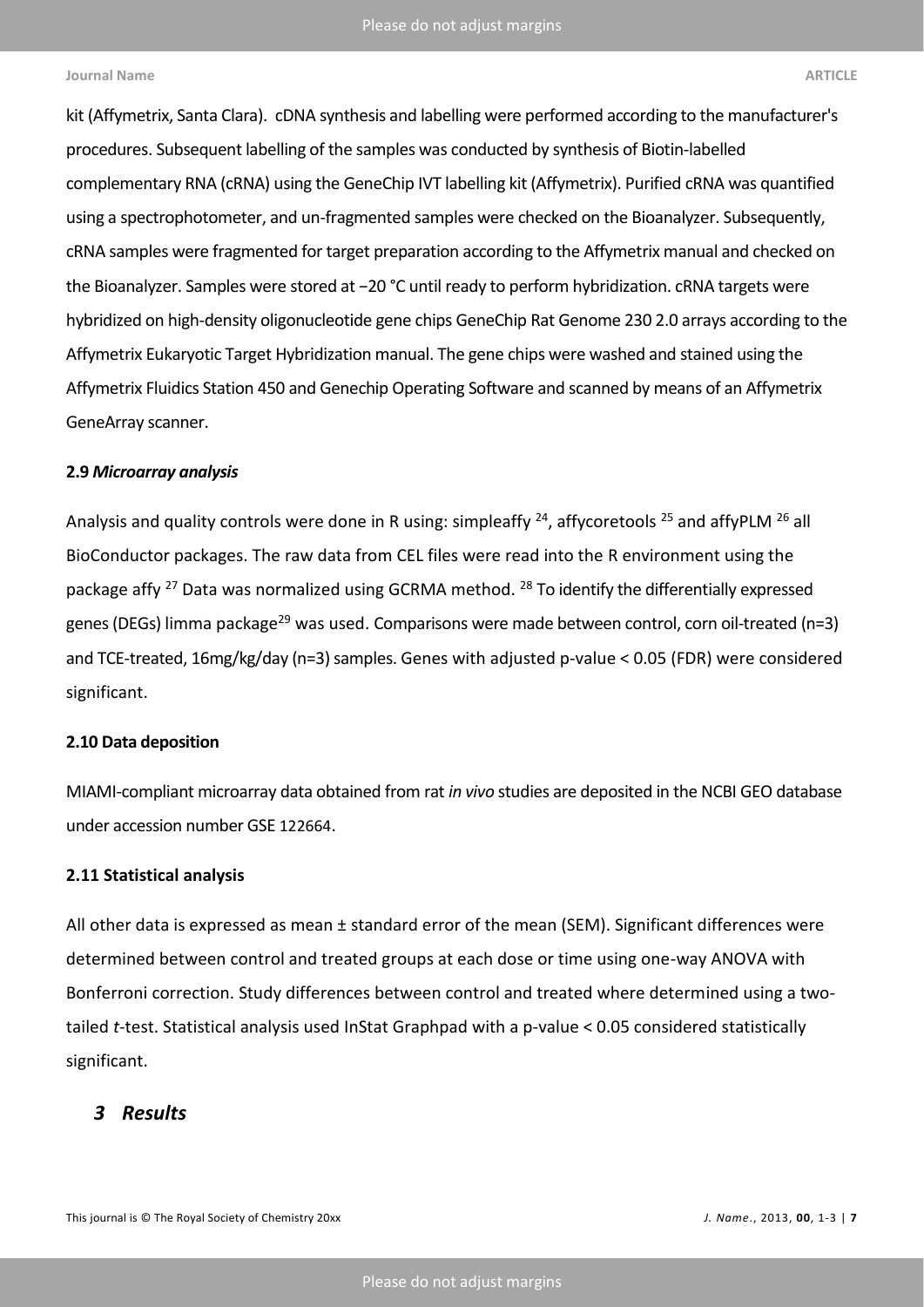# **3.1 The effect of TCE, TCE-OH and TCA on formic acid excretion**

<sup>1</sup>H-NMR analysis of urine showed that the most marked difference in the spectra between control (corn oil-treated) and TCE-treated rats was the appearance of a resonance at 8.44ppm which was attributed to formic acid (compare Figure 1A, 1B and 1C). Spiking urine samples with formic acid, increased the same spectra as in the samples. In the spectra for Figure 1C resonances for the glucuronide metabolite of TCE-OH are also present. The concentration of formic acid in male rat urine 24h before dosing and following TCE, TCE-OH or TCA at 16 mg/kg/day for three days is shown in Figure 2. Urinary formic acid excretion is statistically significantly increased compared to control with all 3 chemicals, 24, 48 and 72h after dosing. However, TCA produced a 2-fold higher concentration of formic acid compare to TCE-OH and TCE (Figure 2). These finding support the view that TCE requires metabolism to produce formic aciduria. This finding is supported by prior treatment of rats with 1-aminobenzotriazole (ABT) a broadspectrum suicide inhibitor of cytochrome P450 $17$  that totally prevented the urinary excretion of formic acid produced by TCE (Figure 3A). We showed that ABT 100mg/kg inhibited hepatic cytochrome P450 4 nitrophenol hydroxylase activity (CYP2E1) by about 70%, 24h after dosing, using 4-nitrophenol as substrate, (control activity, 1.1 ± 0.1nmol/min/mg protein; treated, 0.30 ± 0.05mnol/min/mg protein, P<0.05). The activity of 7-ethoxycoumarin deethylase (CYP 2B1/2) using 7-ethoxycoumarin as substrate was also reduced 24h after dosing by 56% (control, 0.30 ± 0.02nmol.min/mg/protein; treated, 0.13 ± 0.05nmol/min/mg protein, P<0.05). A similar study using TCA in place of TCE showed that prior ABT treatment did not prevent the formic aciduria following a single dose of TCA at either 16mg/kg or 8mg/kg (Figure 3B) suggesting TCA is the proximate metabolite producing this response.

### **3.2 The effect of vitamin B<sup>12</sup> and L-methionine on TCE – Induced formic acid excretion**

It has been postulated that TCE metabolites TCA and TCE-OH may inhibit enzymes where cobalmin is a co-factor Dow and Green.<sup>14</sup> Methionine synthase is a vitamin  $B_{12}$  –dependant enzyme, involved in methyl group transfer. We examined the effect of supplementing components of this pathway on formic acid excretion. Rats were given methylcobalmin (CH<sub>3</sub>Cl) or hydroxocobalamin (OHCbl) following single dose of TCE 16mg/kg. Two hours after dosing TCE, CH3Cbl at 12.5µg/kg/day or 100µg/kg/day or OHCbl 12.5µg/kg/day was dosed daily for 3 days. Controls were dosed with corn oil followed 2h later by OHCbl or CH<sub>3</sub>Cbl daily for 3 days. Following a single dose of TCE at 16mg/kg urinary formic acid was increased 1 day after dosing, peaked on day 2 and then started to decline on day 3 (Figure 4). Treatment with 12.5µg/kg/day CH<sub>3</sub>Cbl or OHCbl had no effect on formic excretion after one dose, but following two and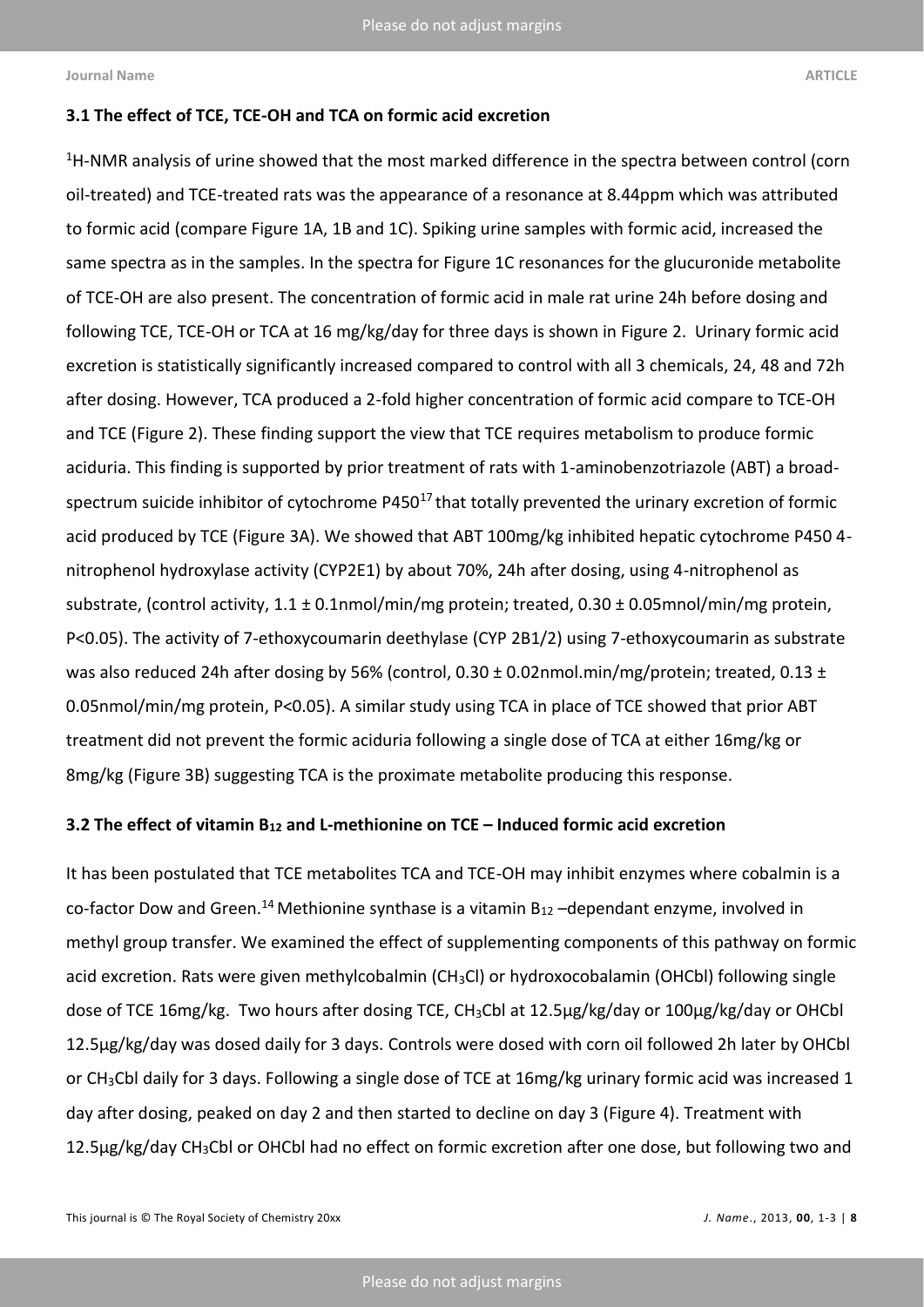3 doses there was a statistically significant reduction compared to TCE alone (Figure 4). Increasing the dose of CH3Cbl to 100µg/kg/day resulted in a reduction of formic acid excretion on all 3 days (Figure 4). Consistent with these findings rats given 100mg/kg/day L-methionine, 0.5h after a single dose of TCE 16mg/kg also reduced the total excretion of formic acid in urine over 3 days, which was more marked after 2 and 3 doses (Figure 5). We also treated rats with S-adenosyl-L-methionine-*p*-toluenesulfonate, a biological methyl donor, to see if it could alleviate formic acid excretion induced by 16mg/kg TCE. No reduction in formic acid excretion was observed using S-adenosyl-L-methionine- *p*-toluenesulfonate (Figure 6). We also measured the activity of methionine synthase in the liver of rats dosed with 16mg/kg/day TCE for three days or corn oil alone. Corn oil treated control, 2.0 ± 0.11(6) pmol/min/mg protein, TCE 16mg/kg/day, 1.99 ± 0.09 (6) pmol/min/mg protein, indicating no effect on enzyme activity at this dose of TCE.

# **3.3 Transcriptomics analysis of liver and kidney exposed to TCE**

To understand more about the perturbation of formic acid metabolism, we used transcriptomic analysis to determine transcripts altered in the liver or kidney of rats following three daily doses of TCE at 16mg/kg/day compared to corn oil treated controls. Nine differential expressed genes were identified, *Hsdl2, Lmbrd1, Mt1, Per3, Atp1a1, Slc20a2, Arl6ip5, Copz1* and *Me1* in liver and none *in* the renal-cortex (Table 1, Supplementary Materials). Of particular interest isthe down regulation in the liver of *Lmbrd1*, involved in the conversion of vitamin  $B_{12}$  into one of two molecules, S-adenosylcobalamin (AdoCbl) or methylcobalamin (CH<sub>3</sub>CbI). CH<sub>3</sub>CbI is a cofactor for methionine synthase, which converts the amino acid homocysteine to methionine, which is relevant to our studies. Also of note is the up regulation of *Mt-1,*  a member of the metallothionein family, which act as anti-oxidants, protecting against hydroxyl free radicals. Also of interest is the down regulation of Me1 which encodes a cytosolic, NAD<sup>+</sup>/NADP<sup>+</sup>dependent enzyme that generates NADH/NADPH required for the biosynthesis of fatty acids and 5- MTHF.

# **4. Discussion**

# *4.1* **Formic aciduria produced by TCE and related chemicals**

Male F334 and male Wistar strain of rats excrete large amounts of formic acid in their urine following exposure to TCE either as a single oral dose  $^{13,15}$  or by inhalation<sup>13</sup> which is associated with acidification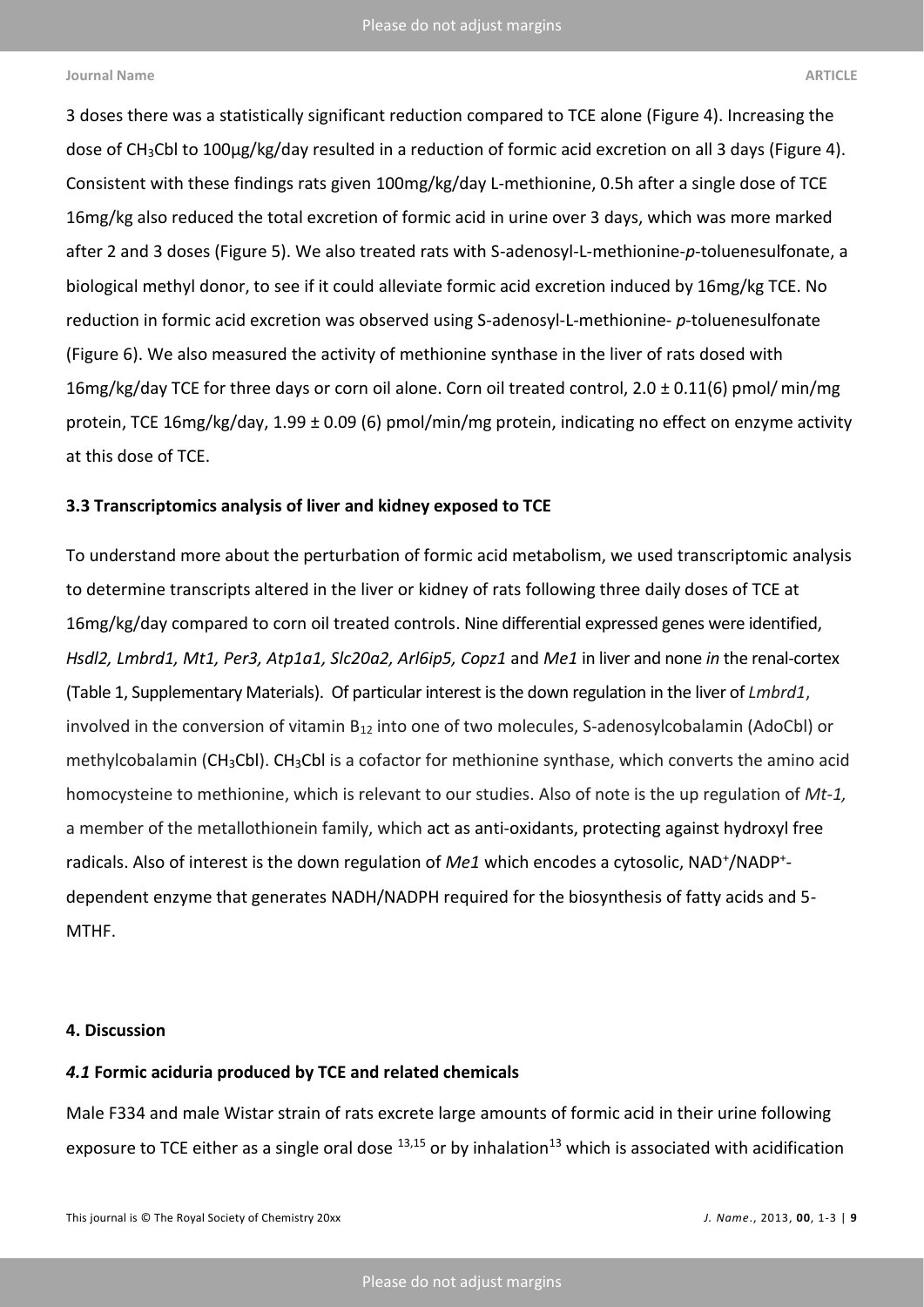of the urine. For <sup>1</sup>H-NMR analysis, the urine is adjusted to pH 7.4 in 0.2M phosphate buffer to rule out any pH effects on analysis. Excretion of formic acid has a half-life of between 4-5 days, and hence remains elevated at high levels throughout a 28-day inhalation study<sup>13</sup> and a 12-week oral study.<sup>30</sup> Sex and strain difference in response to chlorinated solvents are common, TCE producing a lower formic aciduria in female F344 rats, compared to male F344 rats,<sup>15</sup> which may be related to differences CYP2E1 expression. Male C<sub>57</sub>Bl/6 mice exposed to TCE or TCA caused formic aciduria,<sup>31</sup> we are not aware of studies with TCE, looking for formic acid excretion in female mice. Several other halogenated solvents also produced this response; bromodichloro- methane in male F344 rats and male B6C3F1 mice<sup>32</sup>; carbon tetrachloride, dichloroacetic acid and chloroform in male F344 rats. 14,15 The major oxidative metabolites of TCE, TCE-OH and TCA also produce formic aciduria.<sup>13-16, 30,31</sup> Early studies used high doses of TCE (1000mg/kg) however, formic aciduria occurs at >100-fold lower dose, 8mg/kg/day TCE for 3 days in male F344 rats.<sup>15</sup> Green and co-workers suggested that a marked and sustained excretion of formic acid in male rats might lead to cytotoxicity in renal tubular cells, with a subsequent regeneration which if sustained could lead to renal tubule tumours<sup>13</sup> We reported that a dose of TCE 100-fold lower than a dose which caused a small increase in renal tumours, produced the same magnitude of formic aciduria as the large dose of TCE<sup>15</sup>. Indicating that the increased excretion of formic acid is not linked to the production of renal tumours in male rats. In contrast, TCE metabolism via, glutathione conjugation to form S-1,2-dichlorovinyl-L-cysteine, produced no increase in formic acid excretion,<sup>14-15</sup> but is universally accepted as the route of metabolism (Figure 7) responsible for producing renal toxicity.<sup>5,9,12</sup>

TCA is a strong acid, therefore dosing solutions were adjusted to pH 7.4 when given orally to male F344 rats where it produced a more marked excretion in formic acid than either TCE or TCE-OH (Figure 2) suggesting it may be the proximate metabolite. Support comes from studies inhibiting cytochromes P450 prior to dosing TCE, which completely prevented formic acid excretion (Figure 3A) while this treatment had no effect on TCA produced excretion of formic acid (Figure 3B). Whether inhibition of TCE-OH metabolism to TCA prevents formic aciduria is an interesting question, as this could mean both compounds have a common mechanism via TCA. Since the formate excreted is not derived from TCE<sup>13</sup> it must come from a large pool of formate available in the rat for intermediary metabolism.

The common structural feature of the chemicals that cause formic aciduria is the trichloro(bromo)methyl group, and the property they have in common is the ability to generate free radicals. Carbon tetrachloride and chloroform can generate a trichloromethyl radical *in vitro* and *in vivo*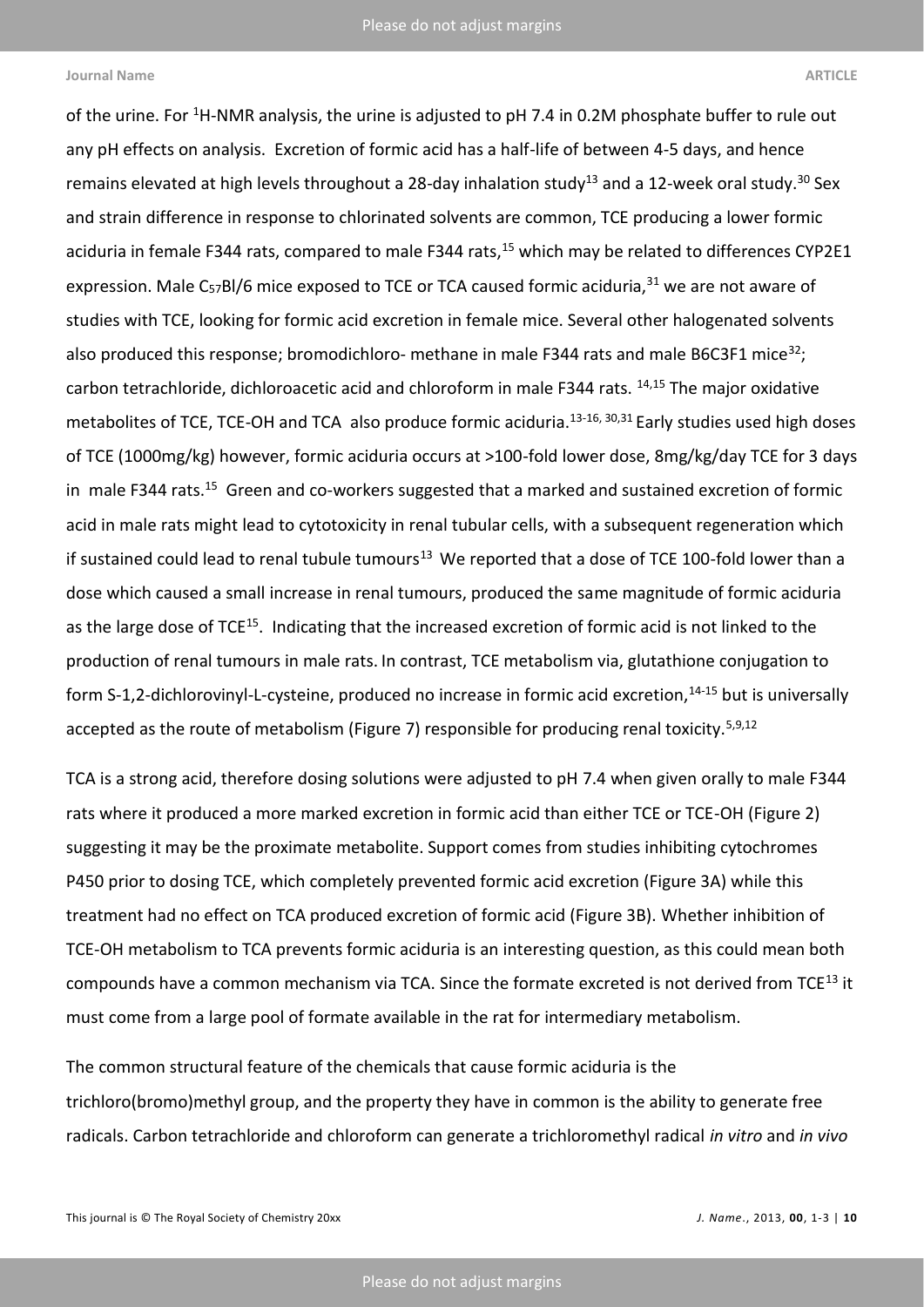<sup>33-35</sup> which is responsible for liver injury.<sup>36</sup> TCE-OH and TCA induce lipid peroxidation by a free radical mechanism.<sup>37,38</sup> TCE-OH also produced free radicals using spin-trapping techniques.<sup>39</sup> Thus, generation of a radical metabolite may be essential for the perturbation in formic acid metabolism. Could these chemically reactive radicals interfere with folate metabolism and thereby reduce formate utilisation?

## *4.2* **Mechanism for trihalogenated chemicals disruption of formic acid metabolism**

Tetrahydrofolic acid (THF) is the coenzyme that plays a central role in the metabolism of one-carbon compounds. The vitamin folic acid is a precursor of THF that comes from an external source. This requirement is met by a balanced diet; in addition, bacteria in the intestine synthesize folic acid and some is absorbed. When a folate deficiency develops, this pathway can no longer utilize formic acid and the excess is excreted. A connection between TCE-induced formic acid excretion and the folic aciddependent pathway was show when the diet of rats, was supplemented with folic acid, resulting in a decrease in urinary formic acid excretion when dosed with TCE-OH or TCA.<sup>14</sup> In addition, there was an increase of 5-methyl tetrahydrofolate (5-MTHF) in the plasma suggesting a reduction in the cycling back o THF. The vitamin B12–dependent methionine salvage pathway <sup>40</sup> controls regulation of tissue concentrations of THF. Recovery of THF by this salvage pathway involves the enzyme methionine synthase where vitamin  $B_{12}$  acts as a coenzyme in the transfer of the methyl group from CH<sub>3</sub>Cbl onto homocysteine to form methionine. The cobalamin in the  $Co<sup>1+</sup>$  oxidation state then reacts with 5-MTHF to regenerate CH<sub>3</sub>Cbl and produce THF. Formic acid then reacts with THF to form 5-formyl-THF then via a series of steps to produce 5-MTHF (Figure 7).

If the methionine salvage pathway is impaired by TCE metabolites, administration of the coenzyme for methionine synthase or its product might restore enzyme function and reduce the formic aciduria. Administration of CH3Cbl or OHCbl did partially reduce formic acid excretion following the second and third doses (Figure 4). A small reduction in formic aciduria was also seen after dosing L-methionine to TCE treated rats (Figure 5).This response suggests some relief on the methionine salvage pathway. However, provision of S-adenosyl-L-methionine had no effect on this pathway (Figure 6). Overall, administration of methyl group donors or the addition of CH<sub>3</sub>Cbl did not prevent the excretion of formic acid, it reduced it somewhat but this does indicate that the methionine salvage pathway is not the primary target leading to this response. Consistent with this we found in no effect on the activity of hepatic methionine synthase in rats dosed with 16mg/kg/day TCE for 3 days. However, in a 12-week study with TCE-OH (100mg/kg/day) and TCE (500mg/kg/day) we reported a 43% and 46% respectively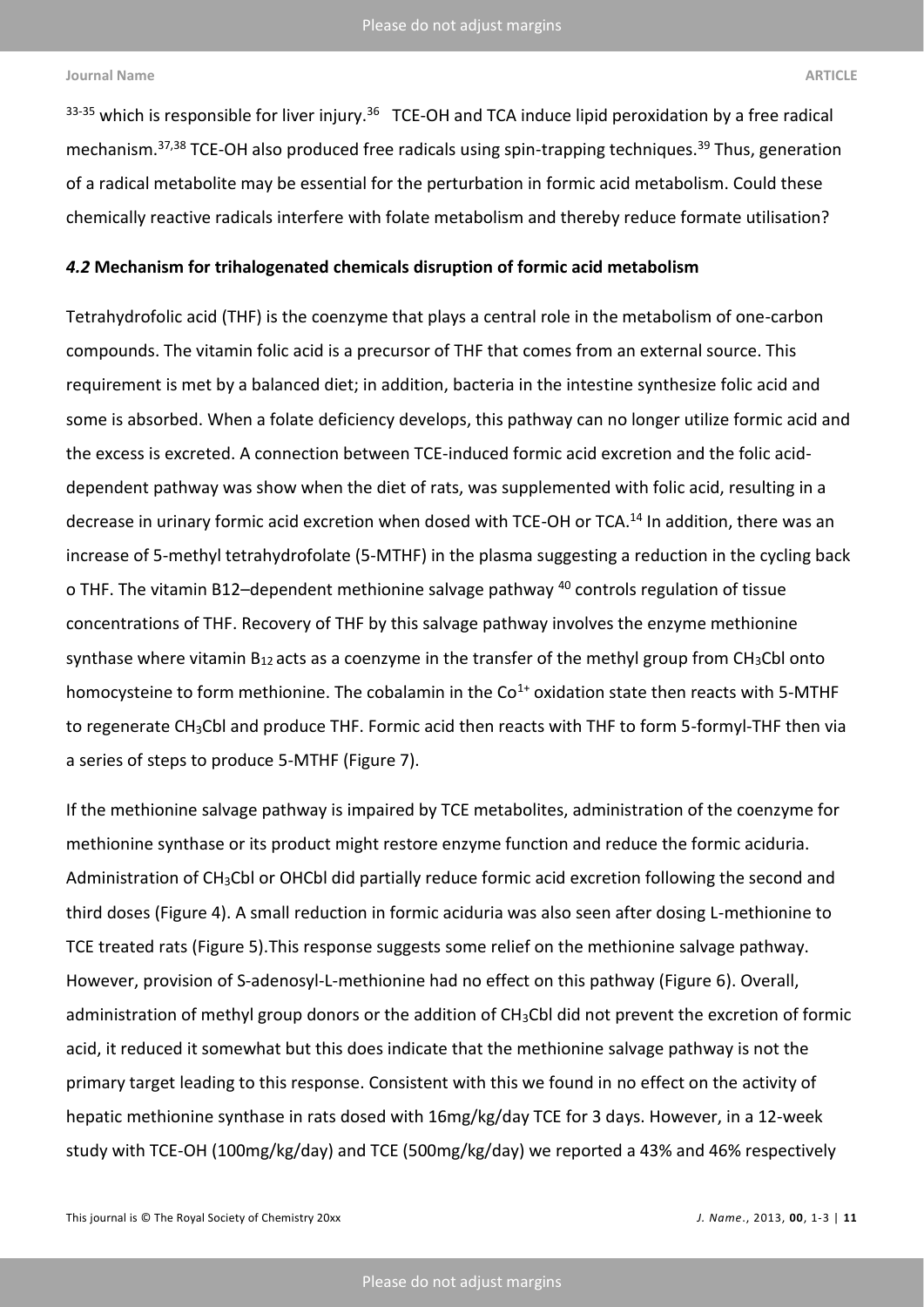reduction in hepatic methionine synthase activity.<sup>30</sup> Indicating down regulation of enzyme activity at higher doses and longer times. Transcriptomic analysis on the liver of rats given TCE 16mg/kg/day for 3 days detected only nine transcripts that were statistically different from control rats given corn oil alone. No altered transcripts were found in the renal-cortex. With only three animals/group variability may explain the low number of transcripts detected as may the low dose of TCE used. Hendriksen *et al.,*<sup>39</sup> reported studies with TCE at 500 and 1500mg/kg/day for 14 days using male F344 rats and the same platform we used. They reported up-regulation of genes involved in phase1 and phase 2 drug metabolising enzymes and we detected three transcripts in common, *Me1*, malic enzyme; *Mt1*, metallothionein and *hsdi2*, hydroxysteroid 17β dehydrogenase 2. We also detected a reduction in the *Lmbrd1* transcript, which is involved in the conversion of vitamin B<sub>12</sub> into CH<sub>3</sub>Cbl and involved in the methionine salvage pathway. The decrease is small 15% compared to control. In contrast, many transcriptomic studies using the liver of mice exposed to TCE. For example, Bradford *et al.,* <sup>40</sup> used a large number of different strains, dosed with TCE at 2100mg/kg for up to 24h and did not find changes in *Lmbrd1.* Our finding in the F344 rat need confirmation.

What effect formic aciduria has on rats during a lifetime of exposure to these solvents is not clear. Rodents do not develop pernicious anaemia, but minor changes in red blood cell volume and reduced haemoglobin concentration following TCE-OH exposure for 28 days.<sup>14</sup> The relevance of impaired folate metabolism to humans following TCE exposure is unknown, humans are generally less folate deficient in comparison to rodents and therefore less susceptible to this mechanism. Other factors need to be considered, the exposure of rats at relatively low doses in this study, is much higher than that found in the workplace. Human metabolism of TCE is estimated to be about 20-fold lower than in the rat.<sup>41</sup> In fact, workers exposed to TCE at a concentration range of 32(0.5-252) ppm over several years had < 2 fold increase in urinary formic acid, the latter correlating with the excretion of TCA. This concentration of formic acid in the urine of exposed workers is unlikely to have come from inhibition of the methionine salvage pathway.<sup>42</sup>

# **Conclusions**

We have shown that treatment of rats with vitamin B<sub>12</sub> or L-methionine produced a small reduction in the excretion of formic acid caused by TCE and TCA. However, S-adenosyl-L-methionine had no effect on formic acid excretion, suggesting the problem may be more related to the inability of 5-MTHF to recycle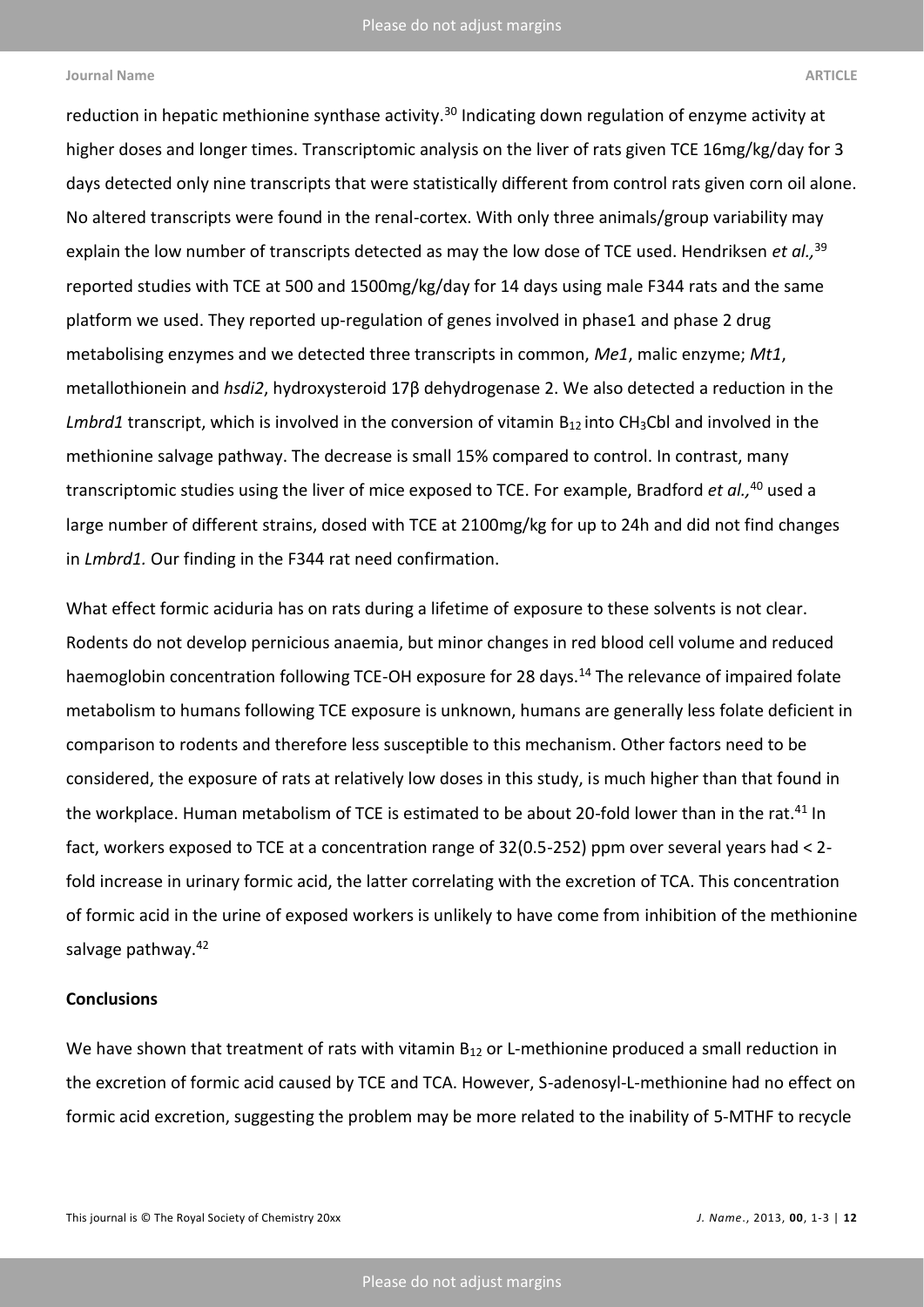back to THF. Metabolites of TCE are proposed to interfere with the recycling of 5-MTHF probably by a free radical mechanism, inhibiting the utilisation of formate, which is excreted in the urine.

# **There are no conflicts of interest to declare.**

## **Acknowledgements**

The authors thank Dr S Moat, Cardiff University for screening urine for a wide range of metabolites indicative of inborn errors in metabolism. This work was part funded by a small start up grant from Halogenated Solvent Industry Alliance Inc. to EAL. KMB was supported for the genomics by the European Commission under the 6<sup>th</sup> Framework Programme (LSHB-CT-2006-037712) to EAL. Grants from the Dr Wali Muhammad Trust and bursaries from Liverpool John Moores University supported NY.

# **References**

- 1 B. Bakke, P. A. Stewart and M.A. Waters, Uses of and exposure to trichloroethylene in U.S. Industry: Schematic Literature Review. *J. Occup. Environ. Hyg.,* 2007, **4**, 375-90.
- 2 C[. Wu](file:///U:/Documents%20and%20Settings/bmlelock/pubmed%3fterm=%22Wu%20C%22%5bAuthor%5d) and J. [Schaum, E](file:///U:/Documents%20and%20Settings/bmlelock/pubmed%3fterm=%22Schaum%20J%22%5bAuthor%5d)xposure assessment of trichloroethylene. *[Environ. Health. Perspec.,](javascript:AL_get(this,%20)*2000, **108,** Suppl 2, 359-63.
- 3 P. A. Ellis and M.O. Rivett, Assessing the impact of VOC-contaminated groundwater on surface water at the city scale. *J. Contam. Hydrol.,* 2007, **91,** 107–27.
- 4 C[. Fan, G](file:///U:/Documents%20and%20Settings/bmlelock/Documents%20and%20Settings/bmlelock/pubmed%3fterm=%22Fan%20C%22%5bAuthor%5d).S. [Wang,](file:///U:/Documents%20and%20Settings/bmlelock/Documents%20and%20Settings/bmlelock/pubmed%3fterm=%22Wang%20GS%22%5bAuthor%5d) Y.C. [Chen](file:///U:/Documents%20and%20Settings/bmlelock/Documents%20and%20Settings/bmlelock/pubmed%3fterm=%22Chen%20YC%22%5bAuthor%5d) and C.H. [Ko,](file:///U:/Documents%20and%20Settings/bmlelock/Documents%20and%20Settings/bmlelock/pubmed%3fterm=%22Ko%20CH%22%5bAuthor%5d) Risk assessment of exposure to volatile organic compounds in groundwater in Taiwan. *[Sci. Total Environ.,](javascript:AL_get(this,%20)* 2009, **407,** 2165-74.
- 5 I. Rusyn, W.A. Chiu, L.H. Lash, H. Kromhout, J. Hansen and K.Z. Guyton. Trichloroethylene: Mechanistic, epidemiologic and other supporting evidence of carcinogenic hazard. *Pharmacol. Ther.,* 2014, **141,** 55-68.
- 6 IARC. Dry cleaning, some chlorinated solvents and other industrial chemicals. Vol. 63, IARC Press; Lyon, France, 1995.
- 7 J.A. Cichocki, K.Z. Guyton, N. Guha, W.A. Chiu, I. Rusyn and L.H. Lash. [Target Organ Metabolism,](https://www.ncbi.nlm.nih.gov/pubmed/27511820)  [Toxicity, and Mechanisms of Trichloroethylene](https://www.ncbi.nlm.nih.gov/pubmed/27511820) and Perchloroethylene: Key Similarities, [Differences, and Data Gaps.](https://www.ncbi.nlm.nih.gov/pubmed/27511820) *Mutat. Res. Rev. Mutat. Res.,* 2014, **762,** 22-36.
- 8 D[. Kim](file:///U:/Documents%20and%20Settings/bmlelock/search%3fauthor1=Dojung+Kim&sortspec=date&submit=Submit) and B.I. Ghanayem, Comparative Metabolism and Disposition of Trichloroethylene in *Cyp2e1*–*/*–and Wild-Type Mice. *[Drug Metab. Dispos.,](javascript:AL_get(this,%20)* 2006, **34**, 2020-27.
- 9 Y.S[. Luo,](https://www.ncbi.nlm.nih.gov/pubmed/?term=Luo%20YS%5BAuthor%5D&cauthor=true&cauthor_uid=29190187) S. [Furuya, S,](https://www.ncbi.nlm.nih.gov/pubmed/?term=Furuya%20S%5BAuthor%5D&cauthor=true&cauthor_uid=29190187) W. and I. Rusyn, Characterization of inter-tissue and inter-strain variability of TCE glutathione conjugation metabolites DCVG, DCVC, and NAcDCVC in the mouse. *[J. Toxicol.](https://www.ncbi.nlm.nih.gov/pubmed/?term=Luo+et+al%2C+2017+%2C+trichloroethylene)  [Environ. Health A](https://www.ncbi.nlm.nih.gov/pubmed/?term=Luo+et+al%2C+2017+%2C+trichloroethylene)*., 2018, 81, 37-52.
- 10 T. Nakajima, R.S. Wang, N. Murayama and A. Sato, Three forms of trichloroethylene metabolizing enzymes in rat liver induced by ethanol, phenobarbital, and 3-methylcholanthrene. *Toxicol. Appl. Pharmacol.*, 1990, **102,** 546-52.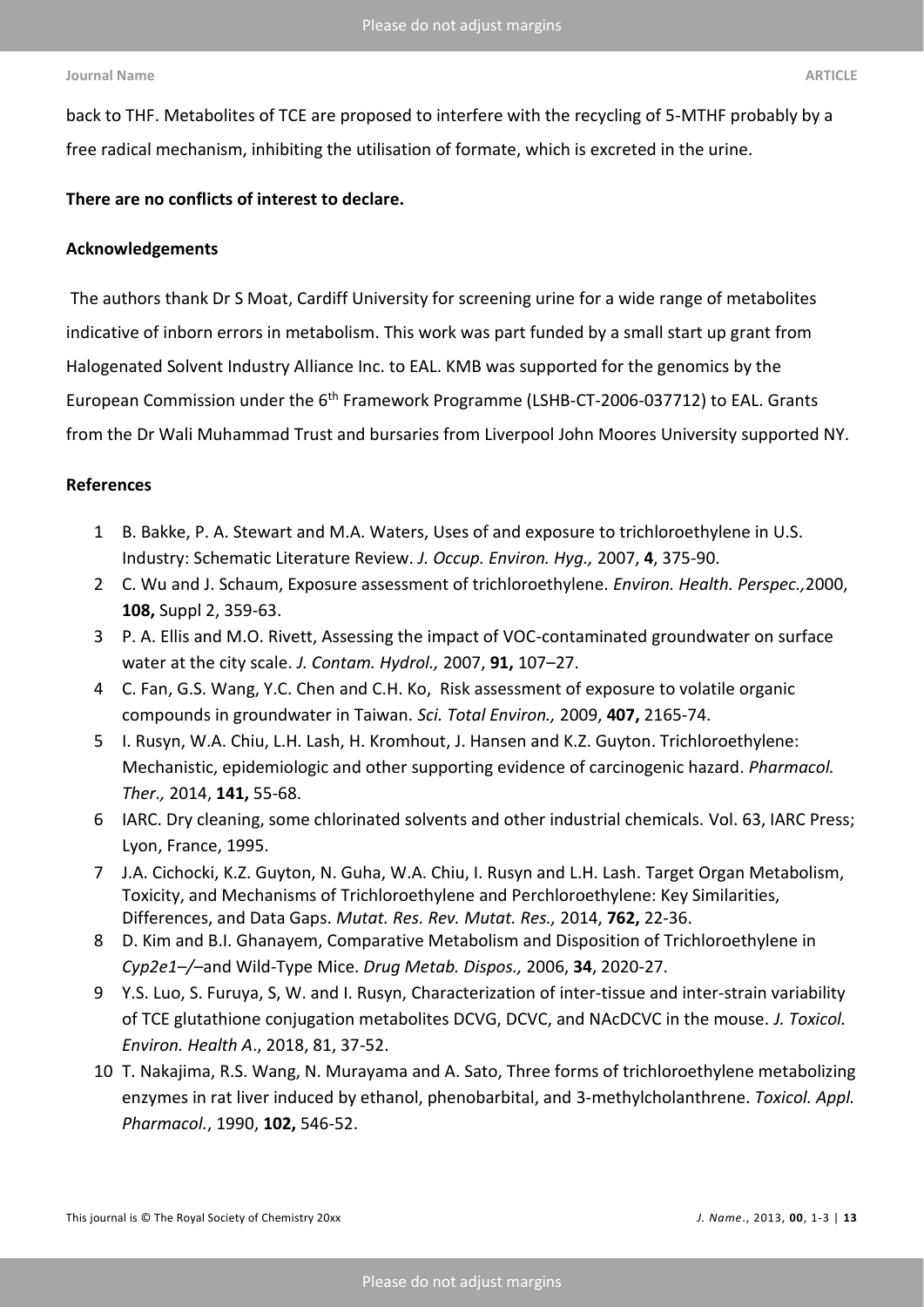- 11 L. J. Bloemen, A.C. Monster, S. Kezic, J.N.M. Commandeur, H. Veulemans, N.P. Vermeulen and J.W. Wilmer, Study on the cytochrome P-450- [and glutathione-dependent biotransformation of](file:///U:/Documents%20and%20Settings/bmlelock/Documents%20and%20Settings/bmlelock/pubmed/11317702)  [trichloroethylene in humans.](file:///U:/Documents%20and%20Settings/bmlelock/Documents%20and%20Settings/bmlelock/pubmed/11317702) *Int. Arch. Occup. Environ. Health.* 2001, **74,** 102-8.
- 12 L.H. [Lash,](https://www.ncbi.nlm.nih.gov/pubmed/?term=Lash%20LH%5BAuthor%5D&cauthor=true&cauthor_uid=25484616) W.A[. Chiu,](https://www.ncbi.nlm.nih.gov/pubmed/?term=Chiu%20WA%5BAuthor%5D&cauthor=true&cauthor_uid=25484616) K.Z. [Guyton and I. Rusyn](https://www.ncbi.nlm.nih.gov/pubmed/?term=Guyton%20KZ%5BAuthor%5D&cauthor=true&cauthor_uid=25484616)**,** Trichloroethylene biotransformation and its role in mutagenicity, carcinogenicity and target organ toxicity. *[Mutat. Res. Rev. Mutat. Res.,](https://www.ncbi.nlm.nih.gov/pubmed/25484616)* 2014, **762**, 22-36.
- 13 T. Green, J.L. Dow, J.R. Foster and P.M. Hext, Formic acid excretion in rats exposed to trichloroethylene: a possible explanation for renal toxicity in long-term studies. *Toxicology.*1998, **127,** 39-47.
- 14 J.L. [Dow](file:///U:/Documents%20and%20Settings/bmlelock/pubmed%3fterm=%22Dow%20JL%22%5bAuthor%5d) and T. [Green,](file:///U:/Documents%20and%20Settings/bmlelock/pubmed%3fterm=%22Green%20T%22%5bAuthor%5d) Trichloroethylene induced vitamin B(12) and folate deficiency leads to increased formic acid excretion in the rat. *[Toxicology,](javascript:AL_get(this,%20)* 2000, **146,** 123-36.
- 15 N. Yaqoob, A.R. Evans and E.A. Lock, Trichloroethylene-induced formic aciduria: effect of dose, sex and strain of rat. *Toxicology,* 2013, **304,** 49-56.
- 16 T. Green, J. Dow and J.R. Foster, Increased formic acid excretion and the development of kidney toxicity in rats following chronic dosing with trichloroethanol, a major metabolite of trichloroethylene. *Toxicology,* 2003, **191**, 109-19.
- 17 C.A. Mugford, M. Mortillo, B.A. Mico and J.B. Tarloff, 1-Aminobenzotriazole-induced destruction of hepatic and renal cytochromes P450 in male Sprague-Dawley rats. *Fund. Appl. Toxicol.,*1992**, 19,** 43-49.
- 18 F. Corrales, A. Giménez, L. Alvarez, J. Caballería, M.A. Pajares, H. Andreu, A. Parés, A., J.M. Mato and J. Rodés, S-Adenosylmethionine treatment prevents carbon tetrachloride-induced Sadenosylmethionine synthase inactivation and attenuates liver injury. *Hepatology.* 1992, **16,** 1022- 1027.
- 19 J.C. Miller and J.N. Miller (Eds*.*), *Statistics for Analytical Chemistry,* PTR Prentice Hall/Ellis Horwood, New York, 1993.
- 20 G. Taylor, J.B. Houston and C.R. Elcombe, Effect of promethazine and isosafrole on rat-hepatic microsomal mono-oxygenase activity: comparison with classic inducers phenobarbitone and beta-naphthoflavone. *[Xenobiotica.](https://www.ncbi.nlm.nih.gov/pubmed/?term=Taylor+%2C+Elcombe+CR%2C+1985)* 1985, **15**, 243-9.
- 21 L.A. Reinke and M. J. Moyer, p-Nitrophenol hydroxylation. A microsomal oxidation which is highly inducible by ethanol. *Am. Soc. Pharmacol. Exp. Ther.,* 1985, **13,** 548-52.
- 22 M.D. Burke, S. Thompson, C.R. Elcombe, J. Halpert, T. Haaparanta and R.T. Mayer, Ethoxy-, pentoxy-and benzyloxy-phenoxazones and homologues: A series of substrates to distinguish between different induced cytochromes P-450. *Biochem. Pharmacol.,* 1985, **34,** 3337-45.
- 23 R. Banerjee, Z. Chen, and S. Gulati, [Methionine synthase from pig liver.](http://www.ncbi.nlm.nih.gov/pubmed/9250983) *Methods Enzymol.,* 1997, **281,** 189-96.
- 24 C. L. Wilson and C . J. Miller, Simpleaffy: a BioConductor package for Affymetrix Quality Control and data analysis. *Bioinformatics,* 2005, **21,** 3683–85.
- <sup>25</sup> J.W. MacDonald, A*ffycoretools:* Functions useful for those doing repetitive analyses with Affymetrix GeneChips. R package version 1.48.0, 2008.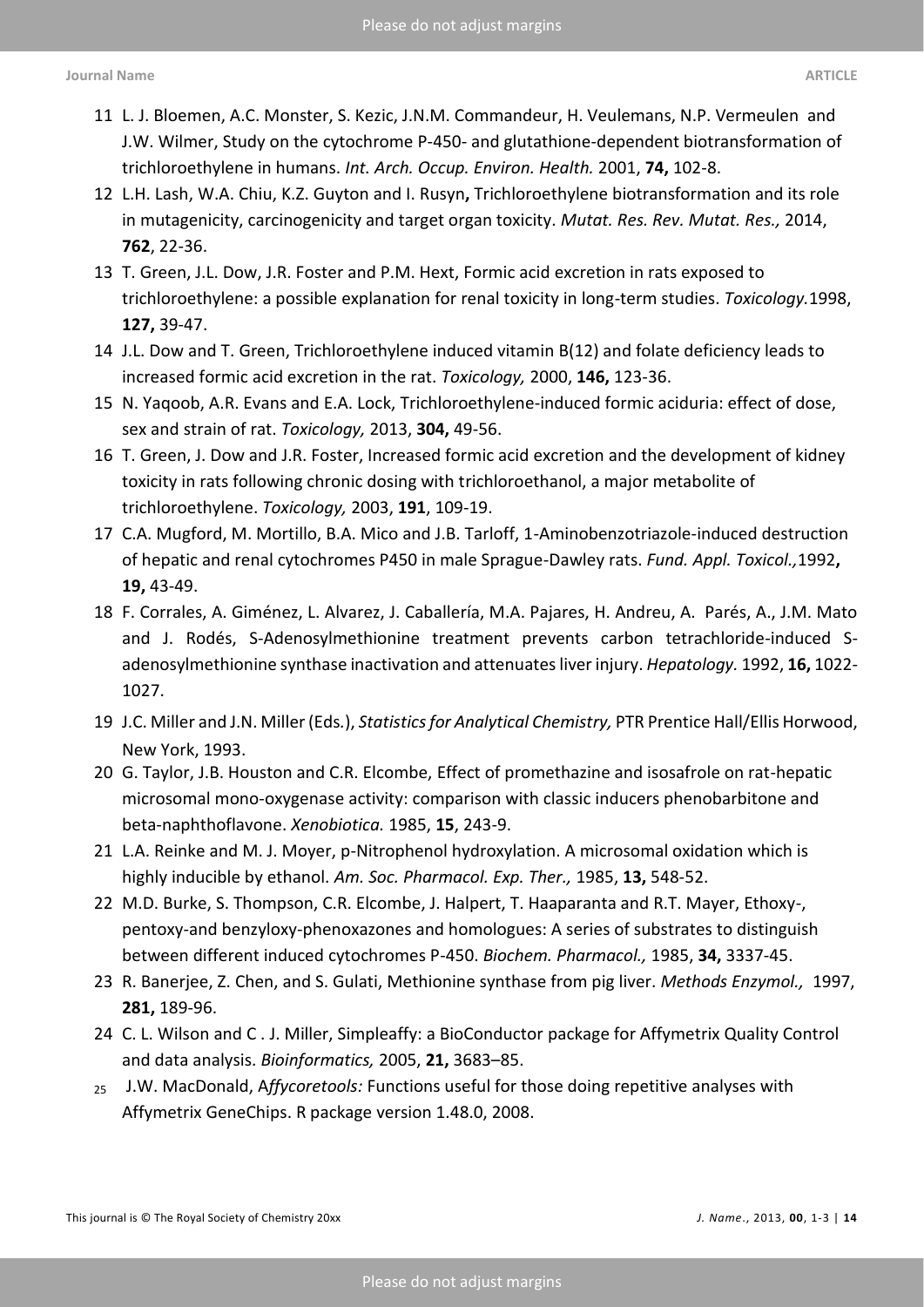- 26 B.M. Bolstad, F. Collin, J. Brettschneider, K. Simpson, L. Cope, R.A. Irizarry and T.P. Speed, Quality assessment of Affymetrix GeneChip data. Bioinformatics and Computational Biology Solutions Using R and Bioconductor, (2005). In: R. Gentleman, V. Carey, W. Huber, R.A. Irizarry R and S. Dudoit, (eds), Springer, New York, 2005, pp. 33–47.
- 27 L. Gautier, L. [Cope, B.M.](https://www.ncbi.nlm.nih.gov/pubmed/?term=Cope%20L%5BAuthor%5D&cauthor=true&cauthor_uid=14960456) [Bolstad a](https://www.ncbi.nlm.nih.gov/pubmed/?term=Bolstad%20BM%5BAuthor%5D&cauthor=true&cauthor_uid=14960456)nd R.A. [Irizarry,](https://www.ncbi.nlm.nih.gov/pubmed/?term=Irizarry%20RA%5BAuthor%5D&cauthor=true&cauthor_uid=14960456) Affy–analysis of Affymetrix GeneChip data at the probe level. *Bioinformatics.* 2004, **20**, 307–15.
- 28 Z. Wu, R.A. Irizarry, R. Gentleman, F.M. Murillo and F. Spencer, A Model Based Background Adjustment for Oligonucleotide Expression Arrays. Working Papers, Department of Biostatistics, Johns Hopkins University. 2004.
- 29 M.E. Ritchie, B. Phipson, D. Wu, Y. Hu, C.W. Law, W. Shi and G.K. Smyth, Limma powers differential expression analyses for RNA-sequencing and microarray studies. *Nucleic Acids Research*, 2015, **43,** e 47.
- 30 N. [Yaqoob, A.R.](http://www.ncbi.nlm.nih.gov/pubmed/?term=Yaqoob%20N%5BAuthor%5D&cauthor=true&cauthor_uid=24923549) [Evans, J.R.](http://www.ncbi.nlm.nih.gov/pubmed/?term=Evans%20A%5BAuthor%5D&cauthor=true&cauthor_uid=24923549) [Foster](http://www.ncbi.nlm.nih.gov/pubmed/?term=Foster%20JR%5BAuthor%5D&cauthor=true&cauthor_uid=24923549) and E.A. [Lock,](http://www.ncbi.nlm.nih.gov/pubmed/?term=Lock%20EA%5BAuthor%5D&cauthor=true&cauthor_uid=24923549) Trichloroethylene and trichloroethanol-induced formic aciduria and renal injury in male F-344 rats following 12 weeks exposure. *[Toxicology](http://www.ncbi.nlm.nih.gov/pubmed/24923549)*, 2014, **323**, 70-7.
- 31 E.A. Lock, P. Keane, P.H. Rowe, J.R. Foster, D. Antoine and C.M. Morris, Trichloroethyleneinduced formic aciduria in male C<sup>57</sup> Bl/6 mouse. *Toxicology,* 2017, **378**, 76-85.
- 32 E. A. Lock, L. Cottrell, T. Soames, M. Jacobsen and R.E. Williams. Formic acid excretion in rats and mice exposed to bromodichloromethane: possible link to cell proliferation in long-term studies. *Arch. Toxicol.* 2004, **78,** 410-7.
- 33 J.L. [Poyer, R.A.](https://www.ncbi.nlm.nih.gov/pubmed/?term=Poyer%20JL%5BAuthor%5D&cauthor=true&cauthor_uid=24480) [Floyd, P.B.](https://www.ncbi.nlm.nih.gov/pubmed/?term=Floyd%20RA%5BAuthor%5D&cauthor=true&cauthor_uid=24480) [McCay, E.G.](https://www.ncbi.nlm.nih.gov/pubmed/?term=McCay%20PB%5BAuthor%5D&cauthor=true&cauthor_uid=24480) [Janzen](https://www.ncbi.nlm.nih.gov/pubmed/?term=Janzen%20EG%5BAuthor%5D&cauthor=true&cauthor_uid=24480) and E.R. [Davis, S](https://www.ncbi.nlm.nih.gov/pubmed/?term=Davis%20ER%5BAuthor%5D&cauthor=true&cauthor_uid=24480)pin-trapping of the trichloromethyl radical produced during enzymic NADPH oxidation in the presence of carbon tetrachloride or bromotrichloromethane. *[Biochim Biophys Acta.,](https://www.ncbi.nlm.nih.gov/pubmed/24480)* 1978, **539,** 402-9.
- 34 E.K. Lai, P.B. McCay, T. Noguchi and K.L. Fong, [In vivo spin-trapping of trichloromethyl radicals](https://www.ncbi.nlm.nih.gov/pubmed/227403) [formed from CCl4.](https://www.ncbi.nlm.nih.gov/pubmed/227403) *Biochem Pharmacol.* 1979, **28,** 2231-5.
- 35 A. Tomasi, E. Albano, F. Biasi, T.F. Slater, V. Vannini and M.U. Dianzani, Activation of chloroform and related trihalomethanes to free radical intermediates in isolated hepatocytes and in the rat in vivo as detected by the ESR-spin trapping technique. *Chem-Biol. Interact*., 1985, **55,** 303-316.
- 36 R.L.Waller, E.A.Jr. Glende and R.O. Recknagel. Carbon tetrachloride [and bromotrichloromethane](https://www.ncbi.nlm.nih.gov/pubmed/6860348)  [toxicity. Dual role of covalent binding of metabolic cleavage products and lipid peroxidation](https://www.ncbi.nlm.nih.gov/pubmed/6860348) in [depression of microsomal calcium sequestration.](https://www.ncbi.nlm.nih.gov/pubmed/6860348) *Biochem Pharmacol.* 1983, **32,** 1613-7.
- 37 J.L. Larson and R.J. Bull, [Metabolism and lipoperoxidative activity of trichloroacetate and](https://www.ncbi.nlm.nih.gov/pubmed/1641860)  [dichloroacetate](https://www.ncbi.nlm.nih.gov/pubmed/1641860) in rats and mice. *Toxicol Appl Pharmacol.* 1992, **115,** 268-77.
- 38 Y.C. [Ni, T.Y.](https://www.ncbi.nlm.nih.gov/pubmed/?term=Ni%20YC%5BAuthor%5D&cauthor=true&cauthor_uid=8825194) [Wong, R.V.](https://www.ncbi.nlm.nih.gov/pubmed/?term=Wong%20TY%5BAuthor%5D&cauthor=true&cauthor_uid=8825194) [Lloyd,](https://www.ncbi.nlm.nih.gov/pubmed/?term=Lloyd%20RV%5BAuthor%5D&cauthor=true&cauthor_uid=8825194) T.M. [Heinze, S.](https://www.ncbi.nlm.nih.gov/pubmed/?term=Heinze%20TM%5BAuthor%5D&cauthor=true&cauthor_uid=8825194) [Shelton, D.](https://www.ncbi.nlm.nih.gov/pubmed/?term=Shelton%20S%5BAuthor%5D&cauthor=true&cauthor_uid=8825194) [Casciano, F.F.](https://www.ncbi.nlm.nih.gov/pubmed/?term=Casciano%20D%5BAuthor%5D&cauthor=true&cauthor_uid=8825194) [Kadlubar](https://www.ncbi.nlm.nih.gov/pubmed/?term=Kadlubar%20FF%5BAuthor%5D&cauthor=true&cauthor_uid=8825194) and P.P[. Fu,](https://www.ncbi.nlm.nih.gov/pubmed/?term=Fu%20PP%5BAuthor%5D&cauthor=true&cauthor_uid=8825194)  Mouse liver microsomal metabolism of chloral hydrate, trichloroacetic acid, and trichloroethanol leading to induction of lipid peroxidation via a free radical mechanism. *[Drug Metab.](https://www.ncbi.nlm.nih.gov/pubmed/?term=drug+metab.+dispos+(1995)+24%2C+81-90) Dispos .* 1996, **24**, 81-90.
- 39 B.P. [Gonthier](https://www.ncbi.nlm.nih.gov/pubmed/?term=Gonthier%20BP%5BAuthor%5D&cauthor=true&cauthor_uid=2546296) and L.G. [Barret,](https://www.ncbi.nlm.nih.gov/pubmed/?term=Barret%20LG%5BAuthor%5D&cauthor=true&cauthor_uid=2546296) In-vitro spin-trapping of free radicals produced during trichloroethylene and diethylether metabolism. *[Tox. Lett,.](https://www.ncbi.nlm.nih.gov/pubmed/?term=Gonthier%2C+Barret%2C+1989)* 1989, **47,** 225-34.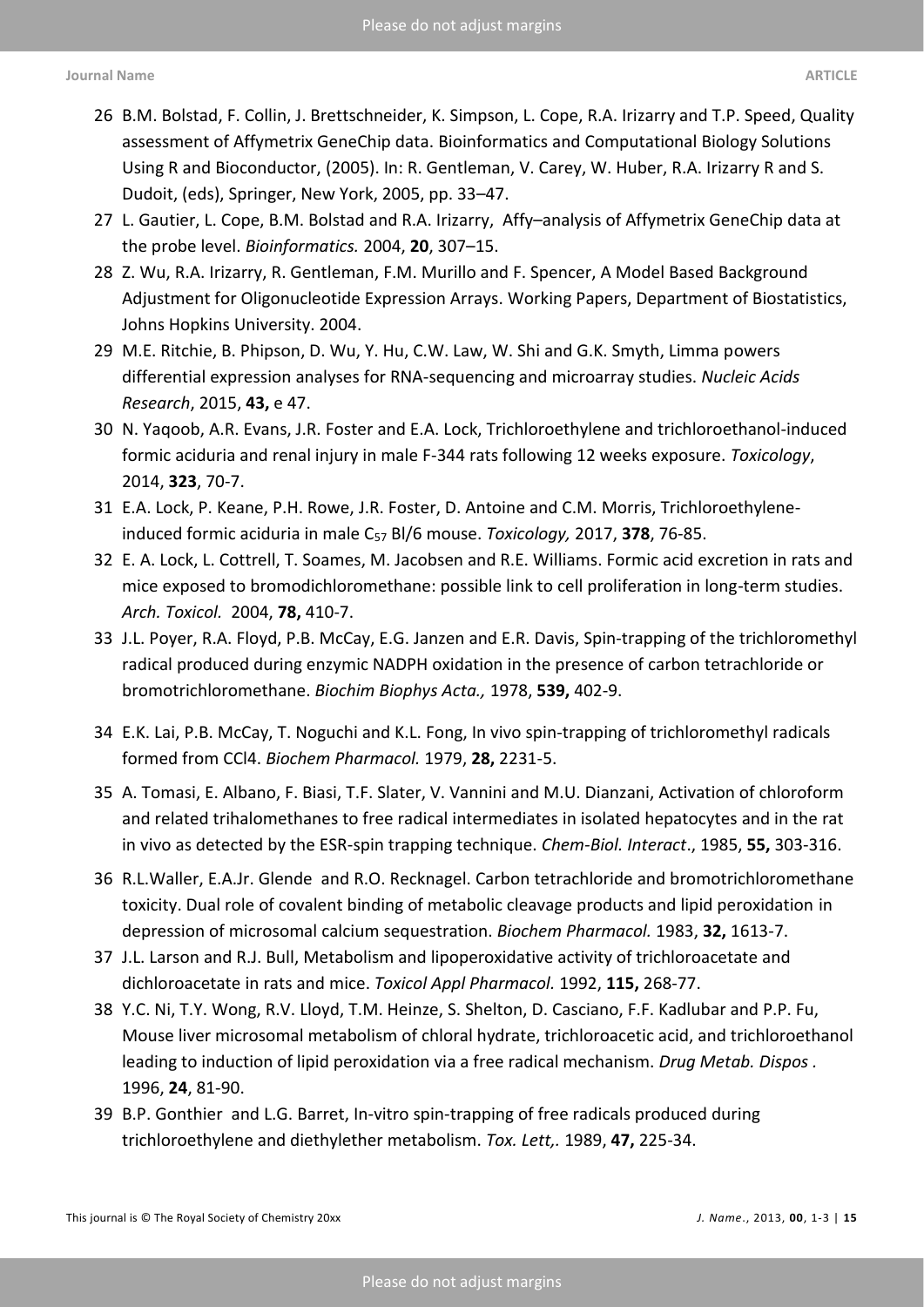- 40 J.T. Eells, K.A. Black, A.B. Makar, C.E. Tedford and T.R. Tephly, The regulation of one-carbon oxidation in the rat by nitrous oxide**.** *Arch. Biochem. Biophys.,* 1982, **219,** 316-26.
- 41 P.J. [Hendriksen A.P.](https://www.ncbi.nlm.nih.gov/pubmed/?term=Hendriksen%20PJ%5BAuthor%5D&cauthor=true&cauthor_uid=17905399) [Freidig, D.](https://www.ncbi.nlm.nih.gov/pubmed/?term=Freidig%20AP%5BAuthor%5D&cauthor=true&cauthor_uid=17905399) [Jonker, U.](https://www.ncbi.nlm.nih.gov/pubmed/?term=Jonker%20D%5BAuthor%5D&cauthor=true&cauthor_uid=17905399) [Thissen, J.J. Bogaards, M.M.](https://www.ncbi.nlm.nih.gov/pubmed/?term=Thissen%20U%5BAuthor%5D&cauthor=true&cauthor_uid=17905399) [Mumtaz, J.P.](https://www.ncbi.nlm.nih.gov/pubmed/?term=Mumtaz%20MM%5BAuthor%5D&cauthor=true&cauthor_uid=17905399) [Groten and](https://www.ncbi.nlm.nih.gov/pubmed/?term=Groten%20JP%5BAuthor%5D&cauthor=true&cauthor_uid=17905399)  [R.H.](https://www.ncbi.nlm.nih.gov/pubmed/?term=Groten%20JP%5BAuthor%5D&cauthor=true&cauthor_uid=17905399) [Stierum,](https://www.ncbi.nlm.nih.gov/pubmed/?term=Stierum%20RH%5BAuthor%5D&cauthor=true&cauthor_uid=17905399) Transcriptomics analysis of interactive effects of benzene, trichloroethylene and methyl mercury within binary and ternary mixtures on the liver and kidney following sub-chronic exposure in the rat. *[Toxicol Appl Pharmacol.,](https://www.ncbi.nlm.nih.gov/pubmed/?term=hendriksen+P%2C+trichloroethylene)* 2007, **225**, 171-88.
- 42 B.U. [Bradford, E.F.](https://www.ncbi.nlm.nih.gov/pubmed/?term=Bradford%20BU%5BAuthor%5D&cauthor=true&cauthor_uid=21135412) [Lock, O.](https://www.ncbi.nlm.nih.gov/pubmed/?term=Lock%20EF%5BAuthor%5D&cauthor=true&cauthor_uid=21135412) [Kosyk, S.](https://www.ncbi.nlm.nih.gov/pubmed/?term=Kosyk%20O%5BAuthor%5D&cauthor=true&cauthor_uid=21135412) [Kim T.](https://www.ncbi.nlm.nih.gov/pubmed/?term=Kim%20S%5BAuthor%5D&cauthor=true&cauthor_uid=21135412) [Uehara, D.](https://www.ncbi.nlm.nih.gov/pubmed/?term=Uehara%20T%5BAuthor%5D&cauthor=true&cauthor_uid=21135412) [Harbourt,](https://www.ncbi.nlm.nih.gov/pubmed/?term=Harbourt%20D%5BAuthor%5D&cauthor=true&cauthor_uid=21135412) M. [DeSimone,](https://www.ncbi.nlm.nih.gov/pubmed/?term=DeSimone%20M%5BAuthor%5D&cauthor=true&cauthor_uid=21135412) D.W. [Threadgill, V.](https://www.ncbi.nlm.nih.gov/pubmed/?term=Threadgill%20DW%5BAuthor%5D&cauthor=true&cauthor_uid=21135412) [Tryndyak, I.P.](https://www.ncbi.nlm.nih.gov/pubmed/?term=Tryndyak%20V%5BAuthor%5D&cauthor=true&cauthor_uid=21135412) [Pogribny L](https://www.ncbi.nlm.nih.gov/pubmed/?term=Pogribny%20IP%5BAuthor%5D&cauthor=true&cauthor_uid=21135412). [Bleyle, D.R.](https://www.ncbi.nlm.nih.gov/pubmed/?term=Bleyle%20L%5BAuthor%5D&cauthor=true&cauthor_uid=21135412) [Koop and I. Rusyn, Interstrain differences](https://www.ncbi.nlm.nih.gov/pubmed/?term=Koop%20DR%5BAuthor%5D&cauthor=true&cauthor_uid=21135412)  [in the liver effects of trichloroethylene in a multistrain panel of inbred mice.](https://www.ncbi.nlm.nih.gov/pubmed/?term=Koop%20DR%5BAuthor%5D&cauthor=true&cauthor_uid=21135412) *[Toxicol. Sci.,](https://www.ncbi.nlm.nih.gov/pubmed/21135412/)* 2011, **120**[, 206-17.](https://www.ncbi.nlm.nih.gov/pubmed/?term=Koop%20DR%5BAuthor%5D&cauthor=true&cauthor_uid=21135412)
- [43 A.R. Geoptar, J.N.M. Commandeur, O. van Ommen, P.J. van Bladeren and N.P.E. Vermeulen,](https://www.ncbi.nlm.nih.gov/pubmed/?term=Koop%20DR%5BAuthor%5D&cauthor=true&cauthor_uid=21135412)  [Metabolism and kinetics of trichloroethylene in relation to toxicity and carcinogenicity, relevance of](https://www.ncbi.nlm.nih.gov/pubmed/?term=Koop%20DR%5BAuthor%5D&cauthor=true&cauthor_uid=21135412)  [the mercapturic acid pathway.](https://www.ncbi.nlm.nih.gov/pubmed/?term=Koop%20DR%5BAuthor%5D&cauthor=true&cauthor_uid=21135412) *Chem. Res. Toxicol.,* 1995, **8,** 3-21.
- 44 [T. Green, J. Dow, C.N. Ong, V. Ng, H.Y. Ong, Z.X. Zhuang, X. F. Yang and L. Bloemen, Biological](https://www.ncbi.nlm.nih.gov/pubmed/?term=Koop%20DR%5BAuthor%5D&cauthor=true&cauthor_uid=21135412)  [monitoring of kidney function among workers occupationally exposed to trichloroethylene.](https://www.ncbi.nlm.nih.gov/pubmed/?term=Koop%20DR%5BAuthor%5D&cauthor=true&cauthor_uid=21135412) *Occup. [Environ. Med.](https://www.ncbi.nlm.nih.gov/pubmed/?term=Koop%20DR%5BAuthor%5D&cauthor=true&cauthor_uid=21135412)* 2004, **61,** 312-317.

**Figure 1**. <sup>1</sup>H NMR spectra of male rat urine following daily dosing with corn oil (A) or 16 mg/kg/day TCE (B) for 3 days.

The urine was analyzed using <sup>1</sup>HNMR spectroscopy with sodium-3(trimethylsilyl) propionate-2,2,3,3-d4 (TSP, 0.5mg/ml) as reference at 0ppm. Formic acid appears at 8.44ppm. A and B show typical spectra from one rat in each group. TMAO, trimethylamine-N-oxide.

**Figure 2.** Urinary excretion of formic acid in male F-344 rats given daily oral doses of TCE, TCE-OH and TCA for three days.

Urine was collected 24h before dosing (day 0), and days 1,2 and 3 after dosing. Urine samples were analyzed using <sup>1</sup>H NMR spectroscopy with TSP as reference signal at 0ppm. Formic acid appears at 8.44ppm. Values are mean, ± SEM. The study had 3 animals/group and was repeated n=6. \*P<0.05 statistically different from control day 0. +P<0.05 statistically different from TCE on respective days.

**Figure 3.** Urinary excretion of formic acid in male F-344 rats given 1-aminobenzotriazole (ABT) a suicide inhibitor of cytochromes P450, followed by a single of TCE or TCA.

Rats were given single ip dose of ABT (100mg/kg) followed 4h later by TCE, 16mg/kg po (A) or TCA, 8 or 16mg/kg po (B). Controls received saline followed by corn oil or TCE 16mg/kg in corn oil or TCA 8 or 16mg/kg in buffer or ABT followed by corn oil. Urine was collected 24h before dosing day 0 and 24h after dosing day 1. Urine samples were analyzed using 1H NMR spectroscopy with TSP asreference signal at 0 ppm. Formic acid appears at 8.44ppm. Values are mean, ± SEM. Part A) had 3 animals/group and was repeated giving n=6. Part B) had 2 animals /group and was repeated giving n=4. \*P<0.05 statistically different from control day 0. +P<0.05 statistically different from TCE.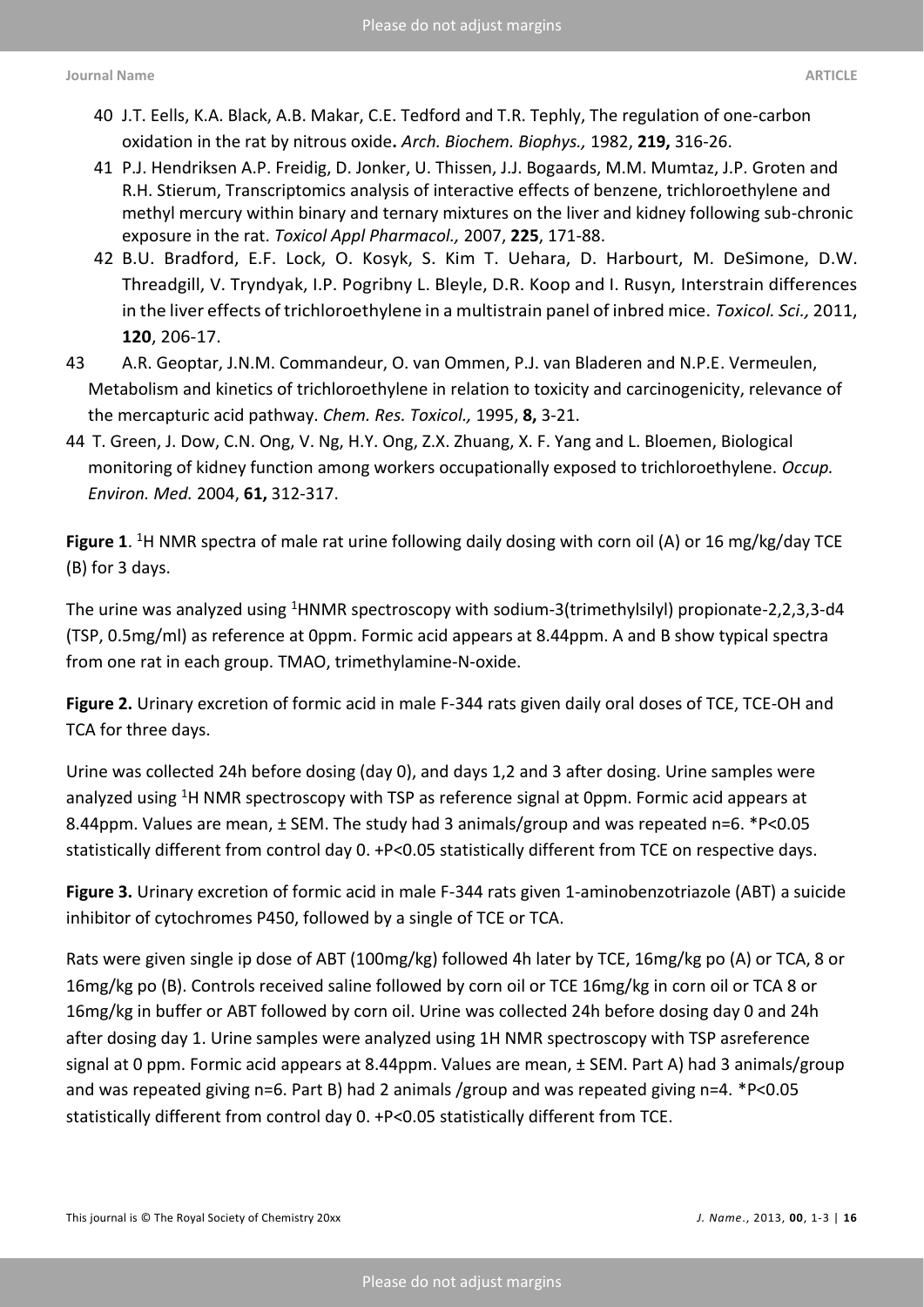**Figure 4.** Urinary excretion of formic acid in male F-344 rats given one dose of 16mg/kg TCE followed by daily doses of methyl or hydroxocobalamin for three days.

Rats were given a single oral dose of TCE 16mg/kg followed 2h later by OHCbl or CH3Cbl at 12.5μg/kg or 100μg/kg, sc on day 1 and then Cbl alone on day 2 and 3. Control rats received either corn oil alone followed by Cbl or saline, TCE (16mg/kg) alone followed 2h later by saline and then daily doses of saline day 2 and day 3. Urine was collected 24h before dosing on day 0 and 24h after daily dosing on day 1, 2 and 3. Urine samples were analyzed using  $1H$  NMR spectroscopy with TSP as reference signal at 0ppm. Formic acid appears at 8.44ppm. Values are mean, ± SEM. Corn oil and Cbl animals were 2/group and was repeated n=4. The TCE treated animals were 3/group and repeated giving n=6. \*P<0.05 statistically different from control on respective days. + P<0.05 statistically different from 16mg/kg TCE on respective days.

**Figure 5.** Urinary excretion of formic acid in male F-344 rats given a single dose of 16mg/kg TCE followed by daily doses of L-methionine for three days.

Rats were given a single oral dose of TCE 16mg/kg) followed 0.5h by L-methionine (100mg/kg), ip on day 1 and then L-methionine alone on day 2 and 3. Other rats received TCE followed 0.5h later by sterile water on day 1 and sterile water alone on days 2 and 3. Controls received corn oil, followed 0.5h later by either L-methionine or sterilized water alone which was repeated on days 2 and 3. Urine was collected 24h before dosing on day 0 and after dosing on day 1, 2 and 3. Urine samples were analyzed using  ${}^{1}$ H NMR spectroscopy with TSP as reference signal at 0ppm. Formic acid appears at 8.44ppm. Values are mean, ± SEM. The study had 3 animals/group and was repeated giving n=6. \*P<0.05 statistically different from control on respective days. +P<0.05 statistically different from 16mg/kg TCE on respective days.

**Figure 6.** Urinary excretion of formic acid in male F-344 rats given one dose of 16mg/kg TCE followed by daily doses of 10mg/kg S-adenosyl-L-methionine-p-toluenesulfonate (SAM) for three days.

Rats were given a single oral dose of 16mg/kg TCE followed 0.5h later by SAM 10mg/kg ip on day 1 and then SAM again on day 2 and 3. Another group were give TCE 16mg/kg followed 0.5h later by sterilized water Day 1 and then sterile water again on day 2 and 3. Controls received corn oil followed 0.5h later by either SAM or sterilized water on day 1, and then SAM or sterile water again on day 2 and 3. Urine was collected 24h before dosing on day 0 and 24h after dosing on day 1, 2 and 3. Urine samples were analyzed using <sup>1</sup>H NMR spectroscopy with TSP as reference signal at 0ppm. Formic acid appears at 8.44ppm. Values are mean, ± SEM. The study had 3 animals/group and was repeated giving n=6. \*P<0.05 statistically different from control on respective days.

**Table 1.** Differentially expressed genes identified in rat liver following three daily doses of trichloroethylene at 16mg/kg/day, compared with corn oil treated control rats.

Results are from three trichloroethylene treated rats and three control rats.